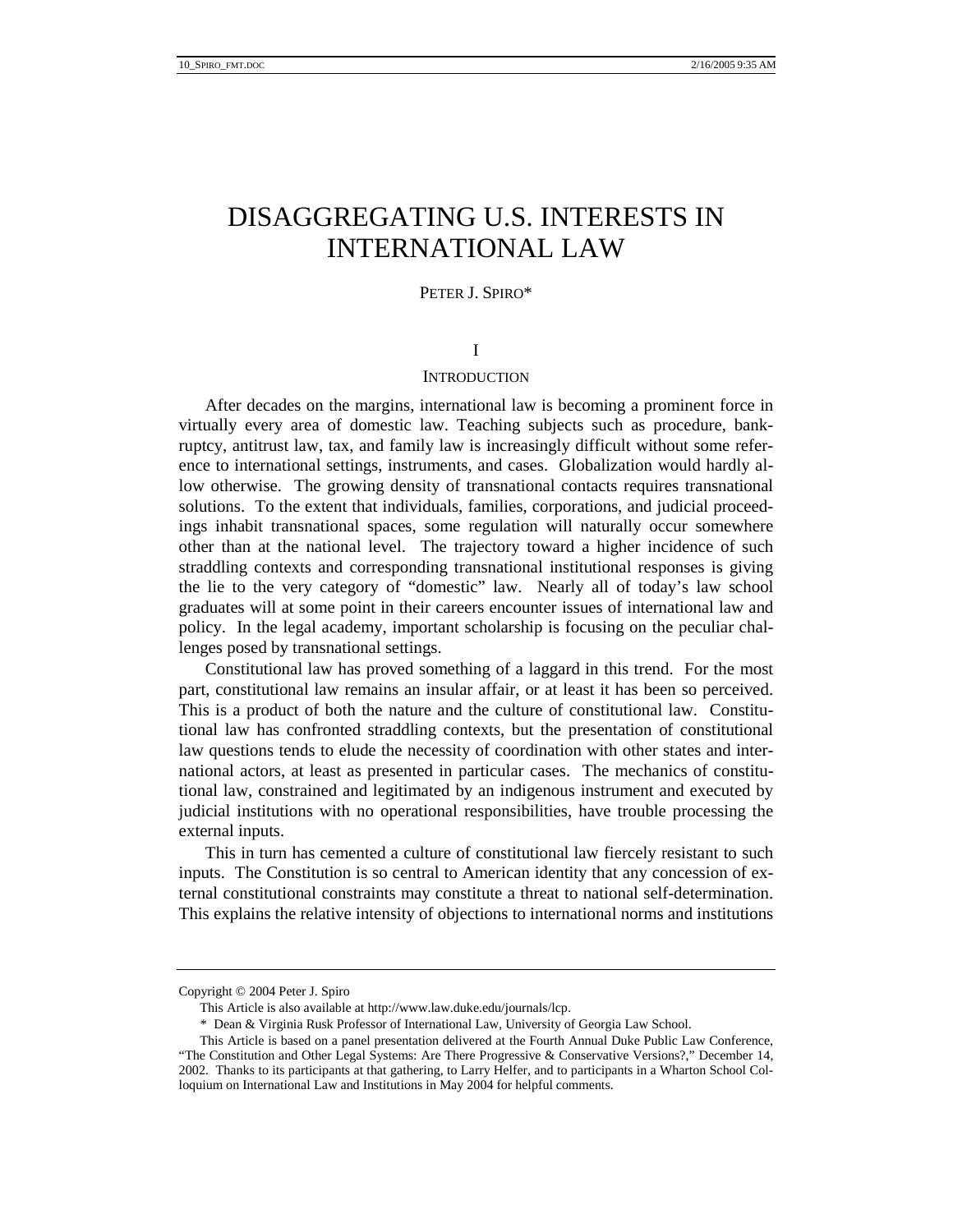thought to compromise constitutional discretion, at least in the absence of countervailing interests. Sovereignty becomes the bulwark of constitutional autonomy.

But autonomy may no longer present a sustainable strategy, in constitutional law or in any other area. This essay first adapts the tools of International Relations (IR) theory to the question of how international law might be incorporated into U.S. law, the putative global dominance of the United States notwithstanding. IR theory has informed an important strain of recent international law scholarship.<sup>1</sup> It provides a useful frame for situating international law as a matter of institutional interactions rather than a matter of doctrine. "By situating legal rules and institutions in their political context, IR helps to reduce the abstraction and self-contained character of doctrinal analysis and to channel normative idealism in effective directions."<sup>2</sup> It is not typically deployed to explain internal state dynamics salient to the initial incorporation of international law, focusing more on domestic politics as an independent variable.<sup>3</sup> Nor has IR theory been prominently deployed to explain or to project the relationship of the United States to international law. This Article describes how discrete elements of the United States, including private actors and disaggregated governmental components beyond the traditional foreign policy apparatus, may be developing an institutional interest in the acceptance of international regimes. This Article thus suggests a future in which international law is absorbed into U.S. law not because it is good—although it may well be that, too—but because rational institutional action will pull in that direction.

## II

# BRINGING IR THEORY HOME

IR theory has until recently been about states, their interests, and their power. Departures from the once-dominant Realist school have recognized the salience of nonstate actors, but only to the extent that they either exercise political power within domestic structures (Liberal IR theory) or seek to persuade states to adhere to particular norms (Constructivist IR theory). State action remains the ultimate unit of analysis in all three approaches, which misses the independent consequentiality of non-state action.4 While Constructivist approaches recognize that non-state actors operate on a transnational basis, they attribute non-state influence to the force of ideas rather than to power. This Article will attempt to marry Constructivist foregrounding of transna-

<sup>1</sup>*. See, e.g.*, Kenneth W. Abbott, *Modern International Relations Theory: A Prospectus for International Lawyers*, 14 YALE J. INT'L L. 335 (1989); Anne-Marie Slaughter, *International Law and International Relations Theory: A Dual Agenda*, 87 AM. J. INT'L L. 205 (1993).

 <sup>2.</sup> Kenneth W. Abbott, *International Relations Theory, International Law, and the Regime Governing Atrocities in International Conflicts*, 93 AM. J. INT'L L. 361, 362 (1999).

<sup>3</sup>*. See* Anne-Marie Slaughter et al., *International Law and International Relations Theory: A New Generation of Interdisciplinary Scholarship*, 92 AM. J. INT'L L. 367, 369 (1998) (noting use of IR by international legal scholars "to diagnose substantive problems and frame better legal solutions, to explain the structure or function of particular international legal rules or institutions, and to reconceptualize or reframe particular institutions or international law generally").

<sup>4</sup>*. See* Peter J. Spiro, *Globalization, International Law, and the Academy*, 32 N.Y.U. J. INT'L L. & POL. 567, 582-86 (2000) (highlighting IR's failure to account for non-state actors).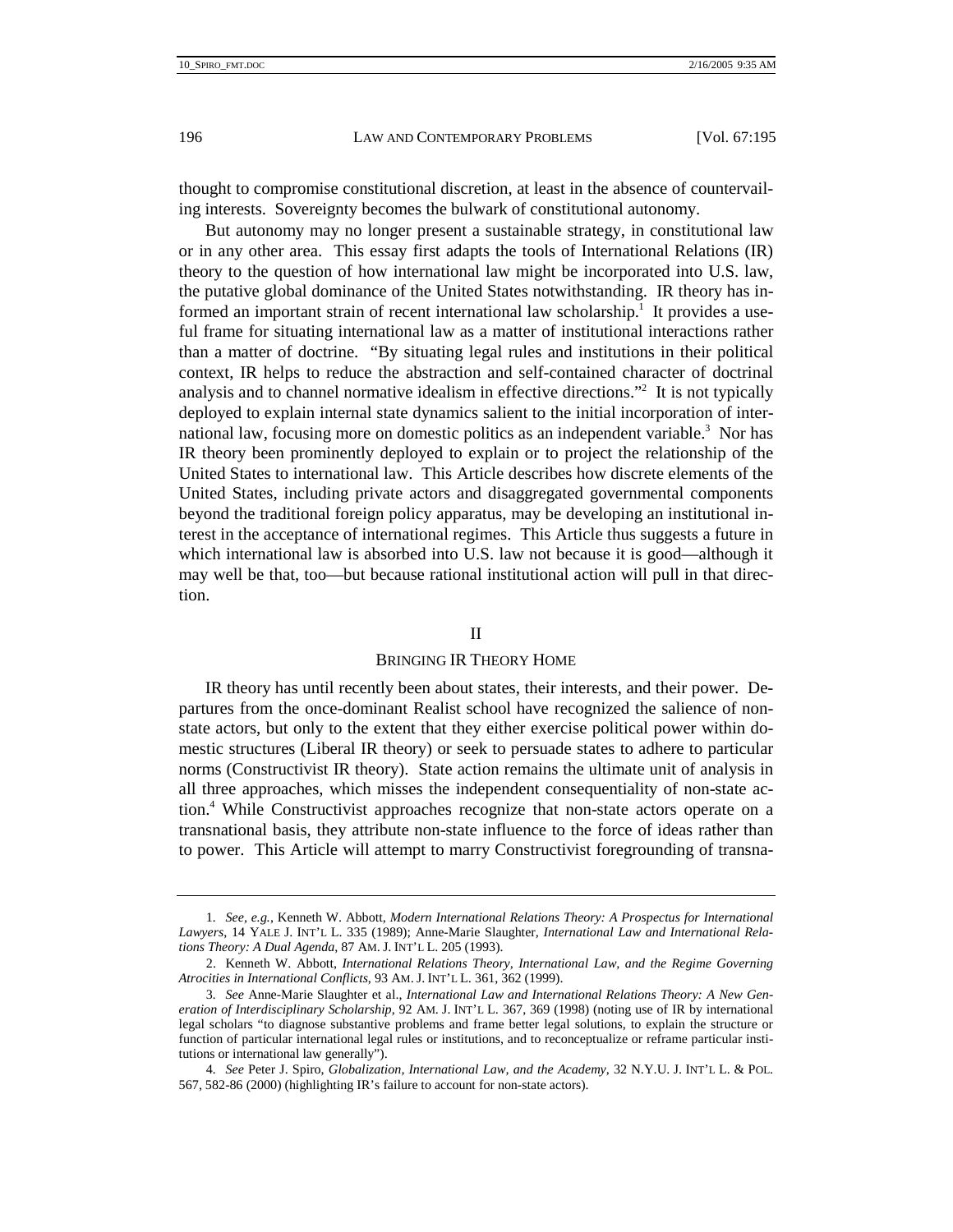tional actors with Liberal premises of institutional self-interest and domestic power politics.

International law has long suffered a sort of ontological challenge among political scientists as to whether it really qualifies as "law" at all. This difficulty dates to Austinian notions of law and power, under which rules qualify as law only when they are enforced by superior institutions able to back commands with the legitimatized use of violence.<sup>5</sup> The system of rules among nation-states did not fit with this pyramidal conception of law. States were not subject to command from above. The enforcement model of the law of nations, as it was known, was a horizontal one among formal equals. Of course, formal equality did not translate into equality on the ground. To the political scientists of the mid-twentieth century, international law thinly masked power relationships and state interests. The Realist school of IR theory was particularly devastating in its critique of international law as lacking consequence. Posing an anarchic system of interstate relations, definitionally counterposed to one governed by the rule of law, the Realists framed a world in which rational self-interest and geopolitical capacities, not law, explained the global dynamic.<sup>6</sup>

In fact, Realism did a good job of explaining the Cold War world. The Cold War marked the zenith of state-centered power. It was a context in which studying the state, to the exclusion of all other actors, comported with power realities. The domination and antagonism of the two superpowers, moreover, made it almost impossible to establish a broadly effective regime of international norms, at least not one that significantly constrained state discretion. The superpowers rejected norms inconsistent with their interests, and nobody else could do anything about it. This created a glaring gap between the formal instruments of what purported to be the new, post-World-War-II dawn of international law—the United Nations Charter and the UN Declaration on Human Rights, for instance—and the actual practices of states. International law appeared to be a system of mere paper guarantees, an epiphenomenon of interstate relations. States pursued perceived self-interest, whether or not it complied with international law. States did what they could get away with.

Hence the traction of Realist approaches in the latter half of the twentieth century and the corresponding poverty of norm-driven or positivist models. On such issues as the use of force and human rights the law, it was power that determined state action. Realism also enjoyed intuitive analytical appeal to the extent that it worked from notions of self-interest rather than obligation. In the absence of systematic enforcement and in the face of high stakes, it was not easy to explain why states would or should observe rules that competitors were flouting, at least not where the observance of such rules would diminish relative strength.

<sup>5</sup>*. See* JOHN AUSTIN, THE PROVINCE OF JURISPRUDENCE DETERMINED 1-31 (H.L.A. Hart ed., 1954) (rejecting characterization of international law as such).

<sup>6</sup>*. See, e.g.*, HANS J. MORGENTHAU, POLITICS AMONG NATIONS 278 (3rd ed. 1960) (stressing problems of decentralized character of international law; "[w]here there is neither community of interest nor balance of power, there is no international law"). The characterization of international law as such was also questioned by legal theorists. *See, e.g.*, H.L.A. HART, THE CONCEPT OF LAW 217 (2d ed. 1994) ("[I]f . . . the rules of international law are not 'binding,' it is surely indefensible to take seriously their classifications as law; for however tolerant the modes of common speech may be, this is too great a difference to be overlooked.").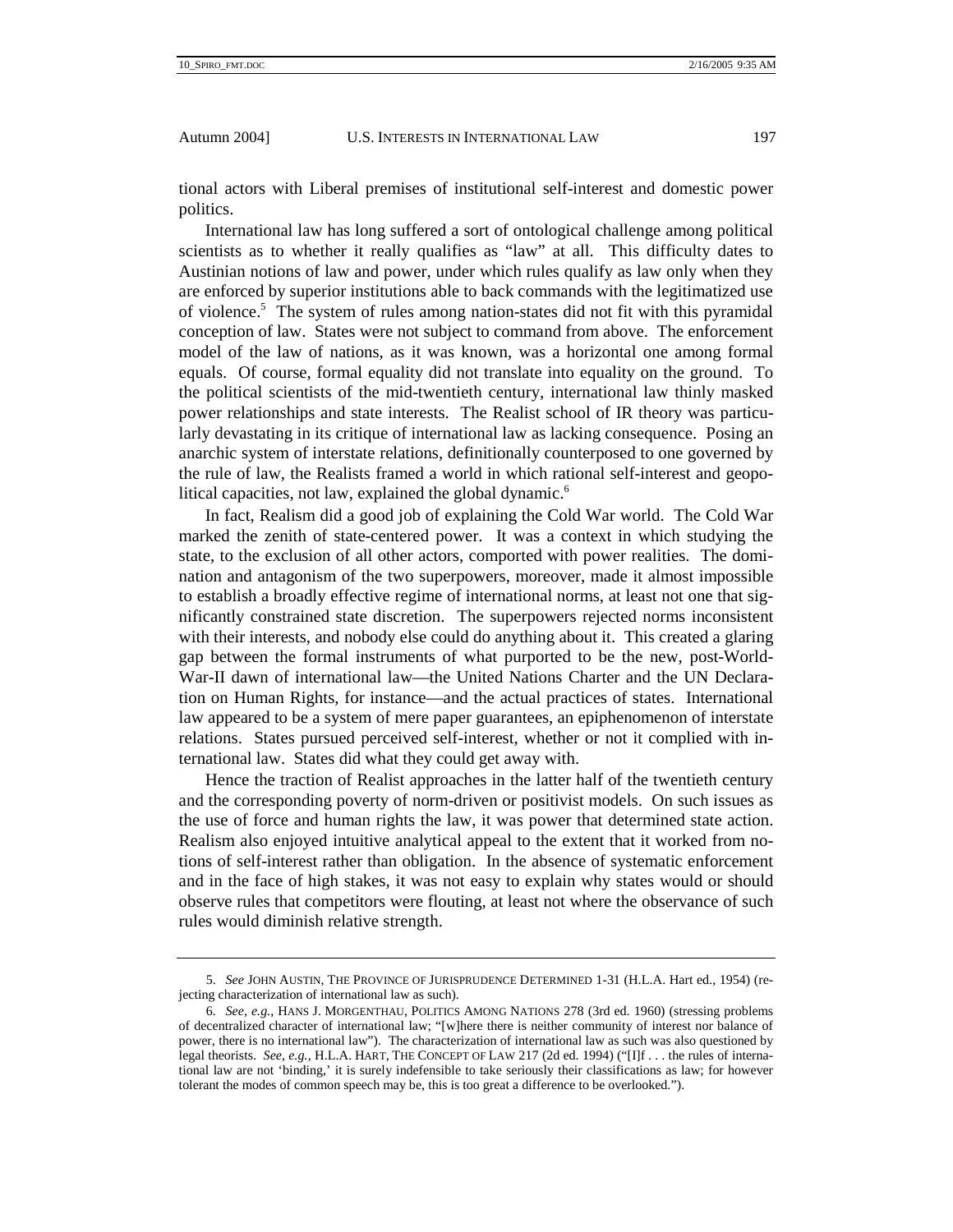Realism faces a more difficult challenge processing the contemporary realities of late-modern world politics. It is hard now to deny the consequentiality of international norms. The number and scope of international instruments; the attention that states and others direct to their negotiation, refinement, and application; and the prominence of international regimes and institutions in important policy debates all point to an enhanced position for international law.<sup>7</sup> Realism might be able to explain some of this activity. In the security context, for instance, state power and selfinterest would explain non-proliferation regimes, especially those that privilege more powerful states. In such cases, law may still be more of an indicator rather than a driver.

But there are other new global issues in which Realism comes up short, human rights presenting the most obvious case. Human rights regimes have nothing to do with material reciprocal benefits. One country's refraining from torturing its own citizens does not pose a direct benefit to other countries. It is not clear why, from a Realist perspective, states would undertake human rights commitments and then live up to them, especially if other states were unwilling to marshal significant resources in their universal enforcement. It is for this reason that Realists may be cheap in conceding that human rights regimes have in fact deepened. To the extent that human rights regimes now govern state behavior with no correlation to power relationships, traditional Realist conceptions of international relations are undermined.

Hence the emergence of strong competing schools of International Relations theory. Liberal international relations theorists break open the "black box" of the state to allow the salience of domestic political actors. In this scheme, international relations becomes a two-stage process in which foreign policy outcomes are explained by the pursuit of state preferences, as determined through domestic politics and as constrained by strategic interactions with other states. $8\text{ In a more radical break from the }$ Realists, Constructivist IR theorists assert the consequentiality of ideas, as pressed by norm entrepreneurs in transnational political spaces.<sup>9</sup> In this view, international relations adds up to more than the sum of rational interests.

It is not my purpose here to undertake anything more than a crude primer of international relations theories; nor do I offer a freestanding alternative. It does seem possible, however, to extract some utility from all three major strands of IR theory. Realism offers the logic of self-interested behavior and the inevitability of relationships defined by power. But Realism fails to recognize power outside of the state. Indeed it refuses to acknowledge power outside of the traditional foreign policy apparatus of states. Constructivist IR theorists highlight the salience of other actors, especially

<sup>7</sup>*. See* ABRAM CHAYES & ANTONIA HANDLER CHAYES, THE NEW SOVEREIGNTY: COMPLIANCE WITH INTERNATIONAL REGULATORY AGREEMENTS 186-87 (1995).

<sup>8</sup>*. See, e.g.*, Andrew Moravcsik, *Taking Preferences Seriously: A Liberal Theory of International Politics*, 51 INT'L ORG. 513, 544 (1997).

<sup>9</sup>*. See, e.g.*, Martha Finnemore & Kathyrn Sikkink, *International Norm Dynamics and Political Change*, 52 INT'L ORG. 887 (1998).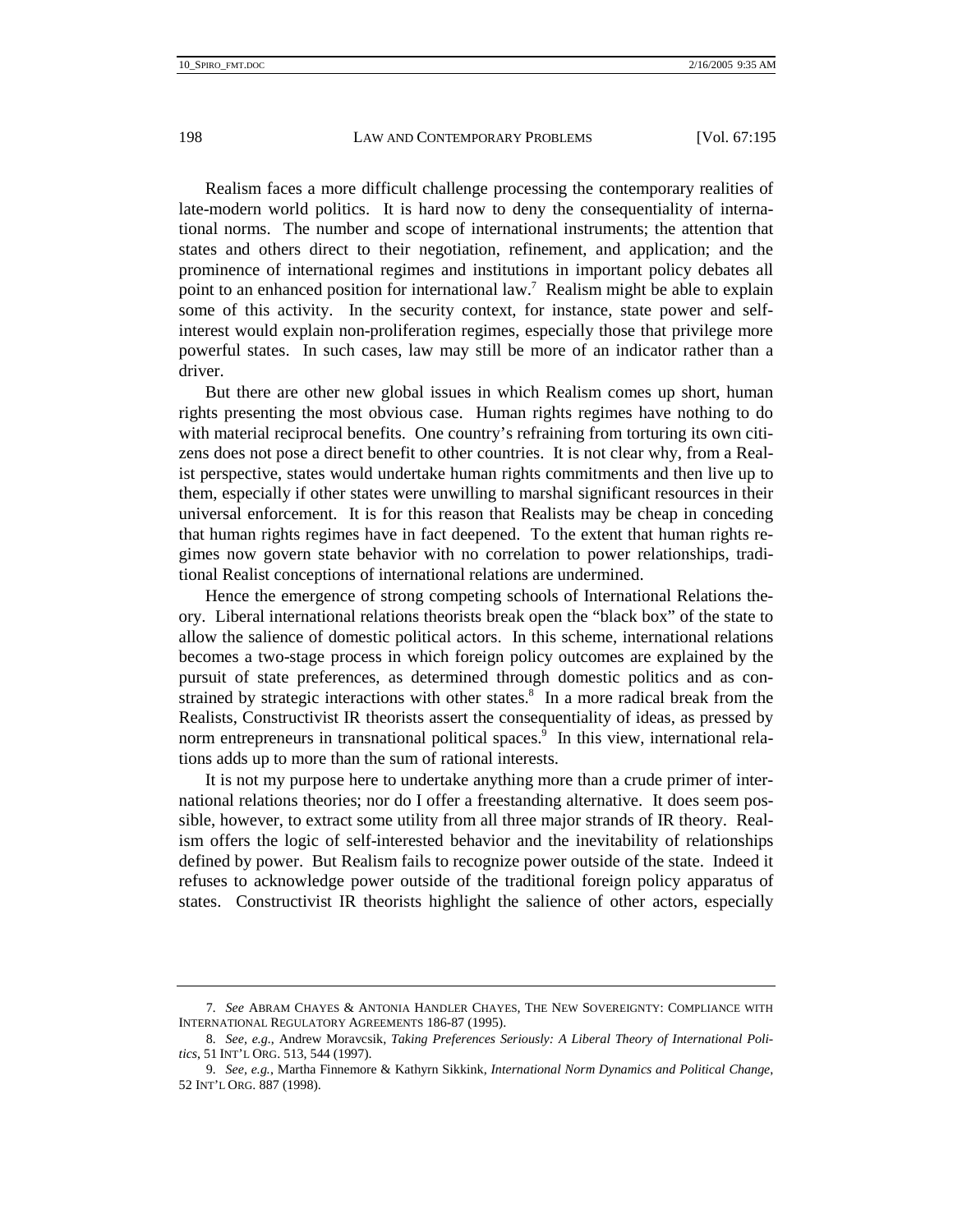transnational social movements, $10$  but only insofar as they are propagators of new ideas. Liberal theorists, meanwhile, understand that "individuals and private groups"11 are political actors of consequence to the development and effectiveness of international regimes, but only so long as they are enclosed within the confines of "domestic society" and work at the international level only through their allocated state agents: the possibility of their transnationality goes unacknowledged. As much as Realism, Liberal IR reifies the territorial state and hews to the primacy of states on the international scene. Even when states act in a disaggregated manner—that is, through component units—they are characterized as maintaining unitary preferences.

As yet unrepresented among major IR strains is a model that centers the powers and interests, as opposed to the principles, of transnational non-state actors. Such a model would take the rational-actor, materialist premises of Liberal IR theory and broaden it to include the Constructivist focus on transnational social movements as well as on corporations and subnational authorities. The model abandons Liberalism's state-delimited conception of "society" and Constructivism's elevation of norms over material interests. It rejects the essentialization of the state in which all IR theory continues to be grounded, arguing that transnational non-state activity can be of independent consequence, whether or not it affects state behavior. The resulting dynamic, which might run under the label *liberal transnationalism*, would highlight the rational interests and capacities of various institutions in charting global developments. One might retain the billiard ball metaphor for international relations<sup>12</sup> —in which states are conceived as acting on each other with a predictability approaching the laws of physics—by extending actor status to entities other than states. To the extent that the balls are of variable mass, perhaps the cosmos supplies the more useful image.

The result may not lend itself to the refined modeling of state interaction.<sup>13</sup> Alone, states present a small universe of isomorphic entities, mostly working along the same metrics of interest and power (both ultimately relating to military and economic might and the control of persons and territory). The new actors of international relations, by contrast, project different capacities with differing objectives, and their interactions are complex, especially insofar as states no longer serve a dominant channeling function. Explaining incentive structures beyond state-to-state interactions, a model recognizing the interests and power of non-state actors—both independently and as determinants of state power—might complement normative justifications for participation in international legal regimes. The model, in other words, supplies a polycentric, interest-based explanation of how international law comes home, to stand

<sup>10</sup>*. See* MARGARET KECK & KATHYRN SIKKINK, ACTIVISTS BEYOND BORDERS: ADVOCACY NETWORKS IN INTERNATIONAL POLITICS ch. I (1998) (describing impact of transnational advocacy networks on state behavior).

 <sup>11.</sup> Moravcsik, *supra* note 8, at 519.

<sup>12</sup>*. See* ARNOLD WOLFERS, DISCORD AND COLLABORATION: ESSAYS ON INTERNATIONAL POLITICS 19-24 (1962) (claiming "Billiard Ball" model . . . leaves no room for non corporate actors other than nation state").

 <sup>13.</sup> The result notably precludes use of 2x2 matrix games (such as the Prisoners' Dilemma) that tend to dominate Realist/rational-choice analyses of international law. *See, e.g.*, Jack Goldsmith & Eric Posner, *A Theory of Customary International Law*, 66 U. CHI. L. REV. 1113 (1999) (making extensive use of game theoretic models involving interactions between two states only).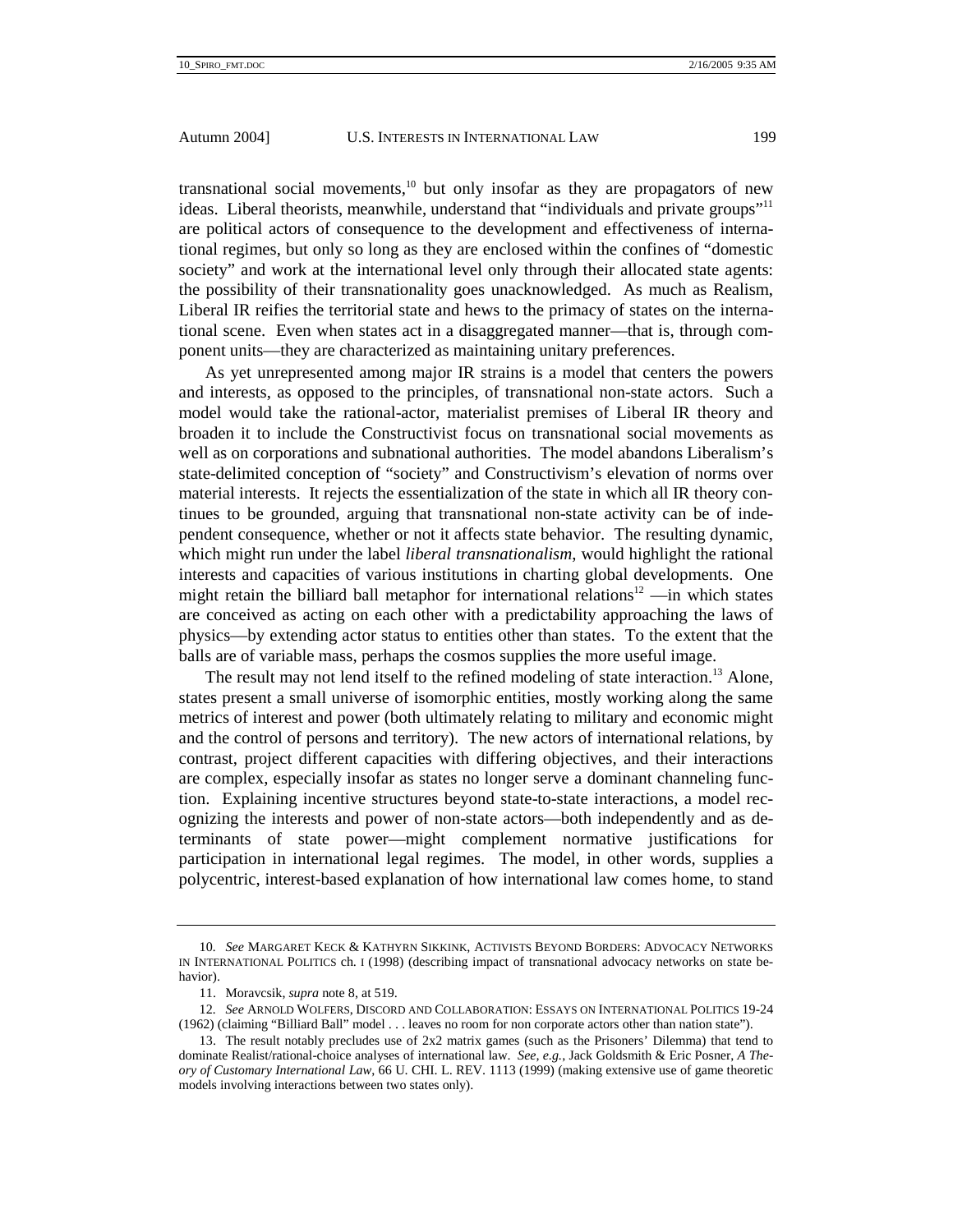alongside those which assert or assume that international law should triumph as an inherent good.

#### III

#### THE EXCEPTIONAL CASE OF THE UNITED STATES

Incorporating institutional power and self-interest at levels other than the state, this model could predict the more complete assimilation of the United States into the system of international norms. Unlike most other developed countries, the United States has assumed a skeptical, sometimes openly hostile posture to international law and institutions.14 The United States assumes an à la carte model of international law, asserting its prerogative to elect those regimes in which it will participate.15 In some cases this approach drives non-participation in important but discretionary international regimes, as with the Kyoto accords on climate change and the establishment of an International Criminal Court. In other cases, the approach results in noncompliance with a mandatory norm, that is, one from which a state may not opt out, as with the continuing use of capital punishment against juvenile offenders and other practices implicating human rights norms.16 As the sole superpower, Realists would expect this non-participation and non-compliance when regimes do not further U.S. self-interest. Some elements of the Bush Administration clearly work from these sorts of "might makes right" assumptions. The United States, the argument runs, can and should eschew international norms contrary to its national interest.

It is possible that absorption will not occur, and that the United States will successfully resist the imposition of international norms not consistent with its interests and continue to act unilaterally. Empire stands as an alternate basis of global governance going forward, with a hegemonic United States dictating international standards rather than submitting to them.<sup>17</sup> To the extent, however, that the United States consents to regimes not of its devising and inconsistent with its interests and preferences, some other explanation would be required.

This question is most starkly presented in the context of constitutional law. Constitutional law categorically implicates supreme law. It is constitutive of the legal system. In the case of the United States, it is arguably constitutive of the community.

<sup>14</sup>*. See, e.g.*, Stanley Hoffman, *The High and the Mighty: Bush's National Security Strategy and the New American Hubris*, AMERICAN PROSPECT, Jan. 13, 2003, at 28.

<sup>15</sup>*. See* Thom Shanker, *White House Says US Is Not a Loner, Just Choosy*, N.Y. Times, July 31, 2001, at A1 (quoting Bush Administration characterization of "a la carte multilateralism" in which treaty obligations are assessed on a case-by-case basis against American national interests).

 <sup>16.</sup> Non-compliance may also result when the United States violates an obligation to which it has consented. Much of the IR literature considers this kind of compliance with international norms. *See., e.g.*, Abram Chayes & Antonia Handler Chayes, *On Compliance*, 47 INT'L ORG. 175 (1993). Compliance in this sense is less interesting in the U.S. context insofar as the United States has for the most part been careful to limit its formal international obligations in ways to maximize compliance with them at the same time that it has aggressively rejected some norms enjoying near-universal international support. In projecting the possibility of participation and compliance, this Article confronts the possibility that international regimes will be imposed on the United States and constrain its freedom of action—that is, it considers how international law will emerge as a constraint on U.S. decisionmaking even in the absence of consent.

<sup>17</sup>*. See, e.g.*, The Revival of Empire, 17 ETHICS IN INTERNATIONAL AFFAIRS 34 (2003).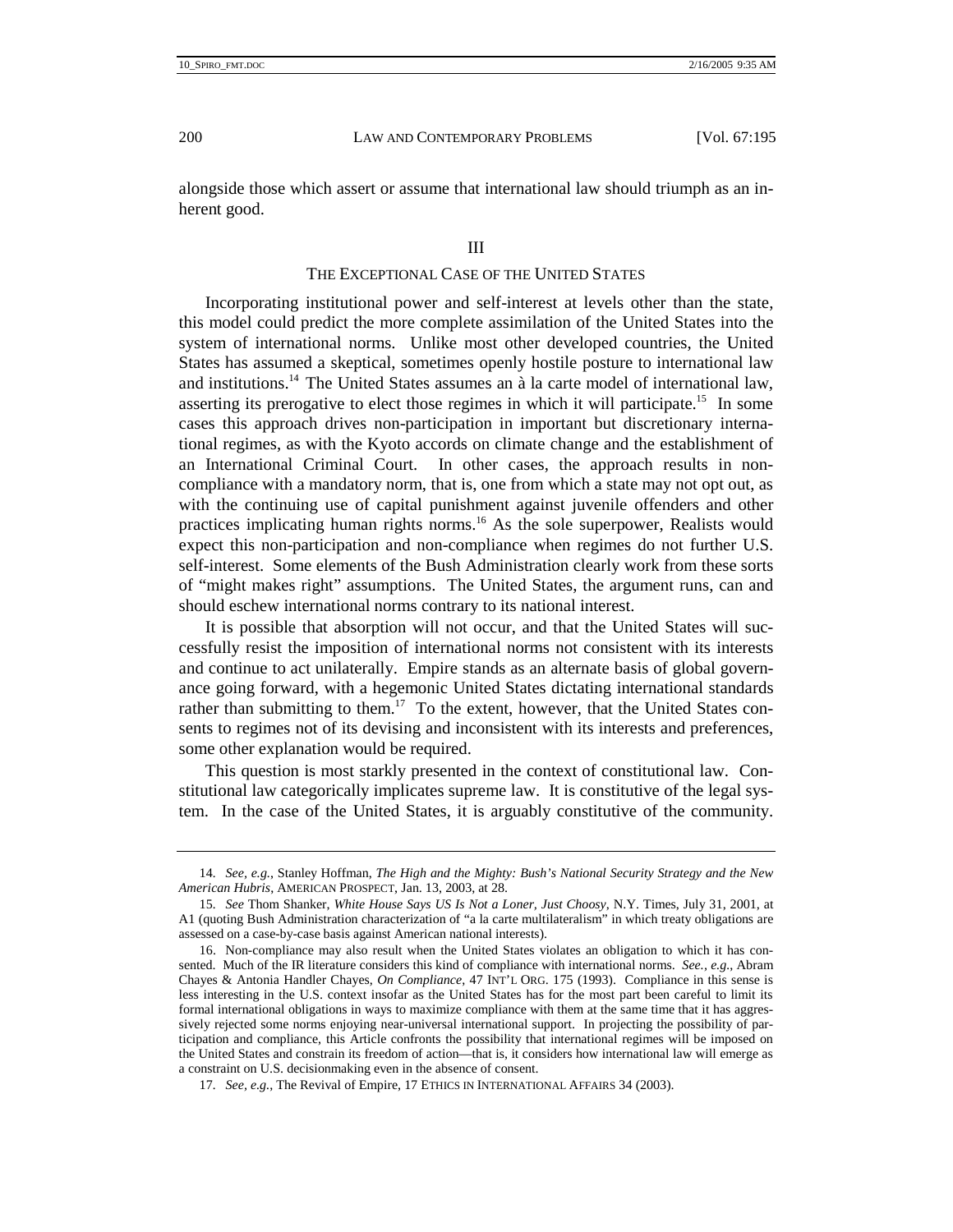Absent any other metric for membership, a standard liberal argument runs, it is constitutional faith that binds Americans together. In Michael Walzer's conception, "If the manyness of America is cultural, its oneness is political . . . .<sup>18</sup> To tether constitutional law to some other source of law is to demote it so that it is no longer supreme. The proposition itself appears self-contradictory: if the Constitution is supreme, then to bend it to other law is unconstitutional. It presents more than just a doctrinal deadend. If the Constitution does define what it means to be an American, then to cede its interpretation to another body of law is to cede the very terms of the national identity.

This perhaps explains why "sovereignty" has become so effective a political and even intellectual rallying call in the United States as compared to its weak resonance in Europe and elsewhere.<sup>19</sup> Once sovereignty is surrendered, America enjoys no other organic support. It also explains the intensity of the debate over the appropriate place of international law as a part of U.S. law. There is near-universal agreement that the Constitution stands supreme, in the sense that international law can never be played as a trump.<sup>20</sup> The debate has concerned whether international law can be used as an interpretive tool of constitutional law: that is, whether international law can be recognized as a secondary source in defining constitutional norms. Even though as framed this poses no frontal challenge to constitutional supremacy, the issue has provoked heated controversy in the courts and in the academy.<sup>21</sup> To the extent the question of interpretive relevance presents a possible wedge for the elevation of international norms above constitutional ones, this first-round contest is a crucial one.

Players in this debate mostly assume that U.S. acceptance of international law is a matter of choice. My purpose here is to suggest that the choice may become increasingly constrained as the costs of non-participation and non-conformity increase for and are increased by various actors within and outside the state. Pressures from multiple quarters will build on disaggregated components of the United States to submit to various international regimes. These pressures will progressively limit opt-out possibilities. This will be true in the constitutional realm as in others. There will likely come a point at which domestic constitutional law is effectively, if not formally, subordinated to international law.

The proposition might be advanced under a Constructivist or Liberal IR analysis. Constructivism would highlight the influence of transnational activism on U.S. practices, making the shift from what were once characterized as "public interest groups" acting within national parameters to non-governmental organizations (NGOs) acting across national borders. Transnational NGOs may act on any state, including the

 <sup>18.</sup> MICHAEL WALZER, WHAT IT MEANS TO BE AN AMERICAN 29 (1996).

<sup>19</sup>*. See* Robert O. Keohane, *Ironies of Sovereignty: The European Union and the United States*, 40 COMMON MARKET STUD. 743 (2002); Peter J. Spiro*, The New Sovereigntists*, FOR. AFF., Nov.-Dec. 2000, at 9; *cf.* Ernest A. Young, *The Trouble with Global Constitutionalism*, 38 TEX. INT'L L.J. 527, 542 (2003) (suggesting that "sovereignty in American law is intimately bound up with the basically procedural nature of our constitutional commitments.")

<sup>20</sup>*. See* Peter J. Spiro, *Treaties, International Law, and Constitutional Rights*, 55 STAN. L. REV. 1999, 1999-2000 (2003) (describing consensus supporting constitutional supremacy).

<sup>21</sup>*. See infra* text accompanying notes 69-74; *see, e.g.*, *Agora: The United States Constitution and International Law*, 98 AM. J. INT'L L. 42 (2004) (with contributions by Harold Hongju Koh, Roger Alford, Michael Ramsey, Gerald Neuman, and Alexander Aleinikoff).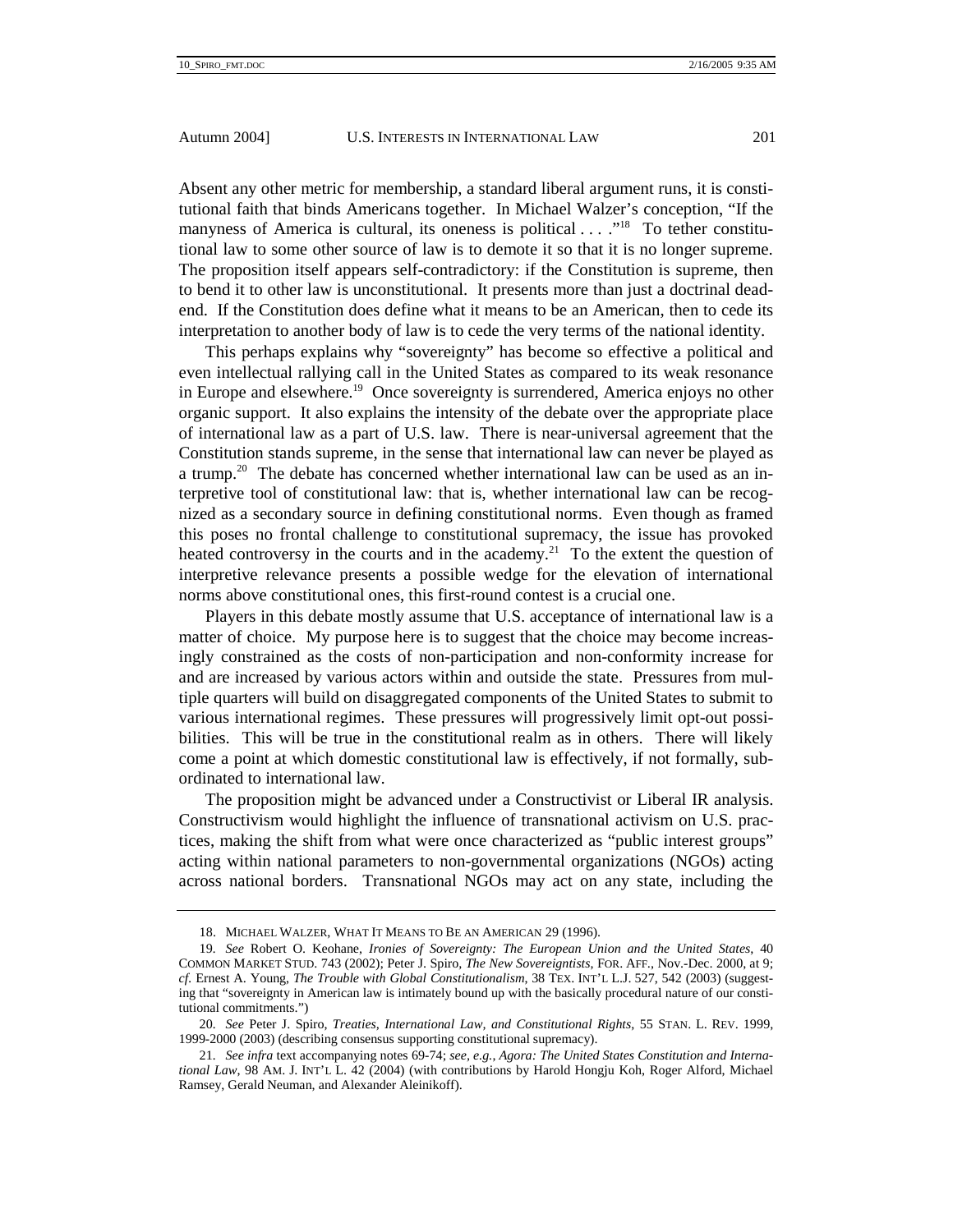United States. Constructivists would highlight the role of ideas in persuading states to accede to international regimes and press them on others. The solidification of these regimes would in turn define the parameters of legitimacy for states. In this sense, international regimes construct (hence the tag for this brand of IR) what it takes to be a state, and states are socialized by those regimes.<sup>22</sup> Insofar as those parameters are defined in legal terms, states will be drawn into compliance with international law. In the U.S. case, the analysis would assert the possibility that participation with various international regimes will be pressed by transnational NGOs, directly and through other states, and that U.S. interaction with other states and international organizations will draw it to participation in an iterative normative dynamic.<sup>23</sup> As a state, the U.S. will have to present itself in terms defined by other states.

Constructivism breaks down the wall between domestic and international politics. Unlike other IR theories, Constructivism accounts for the fact of globalization. But Constructivism does not seem well equipped to explain exactly what it will take to bring a behemoth such as the United States to heel. To the extent that Constructivism recognizes power, it is in the form of state power. As for socialization, Constructivism does not demonstrate how the bully is socialized when he can afford not to be. It is not clear how the United States will perceive its legitimacy to be defined or diminished by the standards of other states, international institutions, or international norms. Many in the United States seem quite content to establish legitimacy in contrast to rather than consistency with external phenomena. The United States is not among those states that "are keenly aware of the approval of other states,"24 nor would the label "rogue state" give many Americans much pause.<sup>25</sup> The well-established tradition of American exceptionalism makes it a hard case for the Constructivists.

 <sup>22.</sup> This element of constructivism figures centrally in norm-driven International Legal Process theory. *See* Chayes & Chayes, *supra* note 7, at 27; Harold Hongju Koh, *Why Do Nations Obey International Law?*, 106 YALE L.J. 2599, 2650-51 (1997).

<sup>23</sup>*. See* Harold Hongju Koh, *Bringing International Law Home*, 35 HOUS. L. REV. 623, 643 (1998) (systematizing international "interactions" as the first step to incorporation of international law).

 <sup>24.</sup> Thomas Risse & Kathryn Sikkink, *The Socialization of International Human Rights Norms into Domestic Practices: Introduction*, *in* THE POWER OF HUMAN RIGHTS: INTERNATIONAL NORMS AND DOMESTIC CHANGES 1, 38 (Thomas Risse et al. eds., 1999) (highlighting socialization as driving compliance with human rights norms).

<sup>25</sup>*. See, e.g.*, CLYDE PRESTOWITZ, ROGUE NATION: AMERICAN UNILATERALISM AND THE FAILURE OF GOOD INTENTIONS (2003); Thomas L. Friedman, *Noblesse Oblige*, N.Y. TIMES, July 31, 2001, at A19 (observing that "America is referred to as a 'rogue state' in Europe as often as Iraq"). Nor would the assertion that "connection to the rest of the world and the political ability to be an actor in it are more important than any tangible benefits in explaining compliance with international regulatory agreements," CHAYES & CHAYES, *supra* note 7, at 27, appear to apply to U.S. participation in such regimes. Recent events relating to U.S. mistreatment of detainees in Iraq might support the Constructivist socialization thesis as applied to the United States. Both U.S. government officials and the American public were deeply embarrassed by the Abu Ghraib prison episode; one might argue that compliance with international law norms against torture were thus evidenced to constitute an element of America's identity as a state. On the other hand, one could also ascribe the shame to indigenous norms against such conduct; that, in other words, Americans were embarrassed by the events because they were inconsistent not with international norms but with national ones. A presidential memo requiring the humane treatment of detainees notwithstanding the non-application of the Geneva Conventions supports either interpretation. *See Prisoner Abuse Bush Order*, Feb. 7, 2002, *available at* http://www.washingtonpost.com/wpdyn/articles/A61651-2004Jun22.html ("Of course, our values as a nation, values that we share with many nations in the world, call for us to treat detainees humanely, including those who are not legally entitled to such treatment.").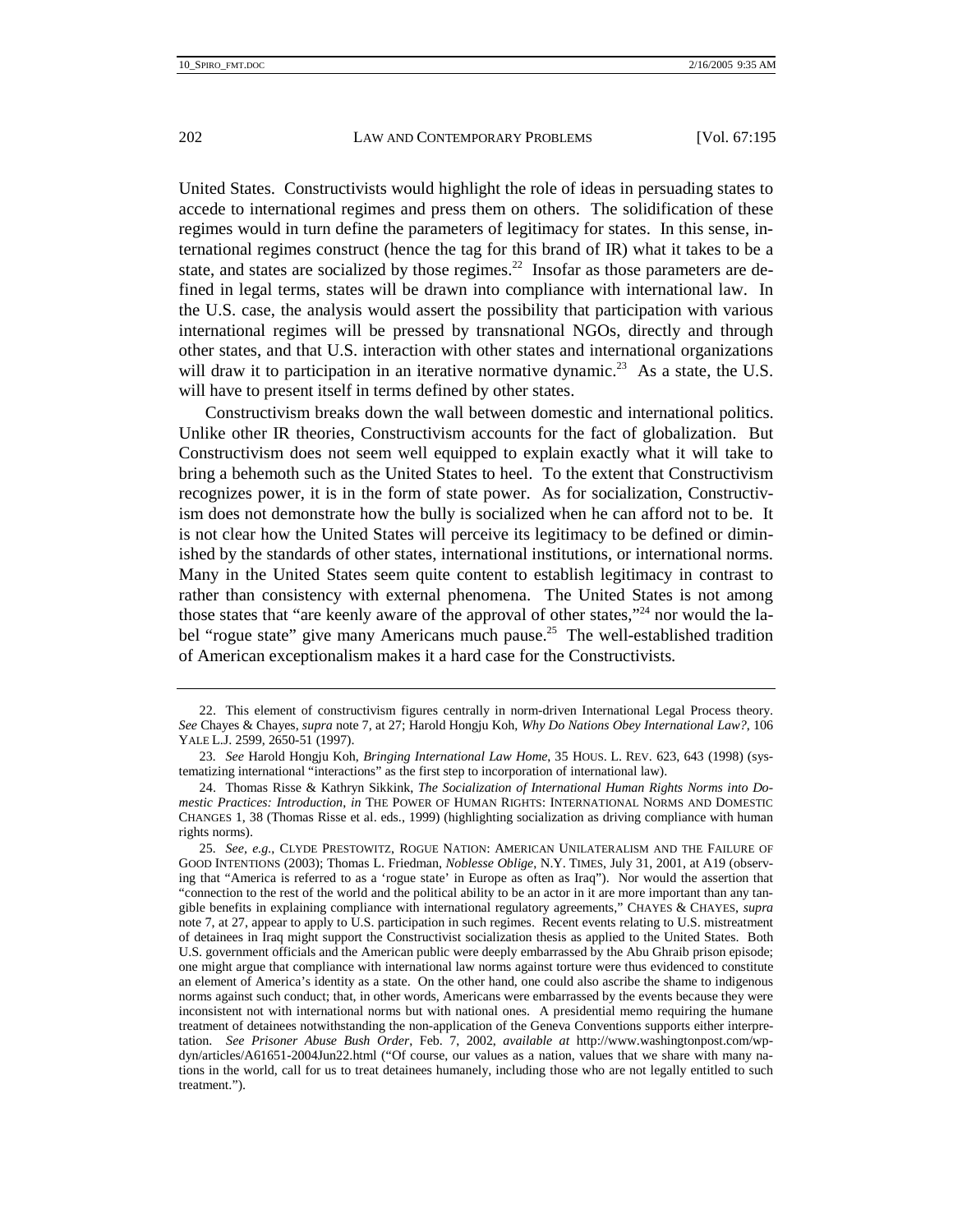From a Liberal IR perspective, two possible pathways might point to greater U.S. submission to international regimes. The first would depend on the willingness of other states to press compliance with international law as a matter of state-to-state relations. Unlike Realism, which has difficulty processing the assertion of something like a human rights agenda, Liberal IR theorists can explain this willingness in terms of the domestic politics of those states. A new European agenda centering international law may be driven by domestic European political interests. Once adopted as a matter of state policy, it is not conceptually difficult to play out the mechanisms by which international norms might be imposed on the United States. To the extent that other states have something of interest to the United States, international law will be injected into the bargaining mix. Depending on the intensity with which international law compliance were pressed by another state and the bargaining power of that state, the United States would incur costs from continued non-compliance. But other states would need to marshal substantial leverage over the United States and be willing to incur costs in pressing the United States to change its posture. In some contexts this might work, where the leverage is high and costs low. An example would be with respect to the application of the death penalty to persons whose extradition is sought by the United States; other states can extract U.S. undertakings at little cost, and their leverage is complete. But these contexts present the exception. The European response to the Iraq invasion supplies a counter-example. Even though some powerful European states considered the U.S. invasion to comprise a serious breach of international law, their leverage was insufficient to enforce that position against the United States.

## IV

#### NEW CAUSAL PATHWAYS FOR INTERNATIONAL LAW

More promisingly, Liberal IR theorists would also consider the interests of domestic U.S. groups in particular international regimes as drivers of participation in those regimes. Liberal theorists can readily explain U.S. adherence to free trade regimes, given the strong U.S. corporate support for such regimes. But Liberal IR would consider this support in mercantilist terms. In this approach, U.S. corporations (and other groups supporting free trade) determine the "preference" of the United States. The source of that preference is assumed to be indigenous, that is, not impacted by politics beyond the water's edge. As Andrew Moravcsik writes, preferences are "causally independent of the strategies of other actors and, therefore, prior to specific interstate political actions."<sup>26</sup> Liberal IR also gives rise to an aggregated national position in relation to other nations. The state remains the basic unit of international relations, notwithstanding the Liberal recognition of disaggregated central government actors. In Liberal IR theory, the state continues to be a box, albeit one that has become transparent.

Liberal IR theory could be deployed to chart the more complete assimilation of the United States into international institutions. Almost all international regimes can now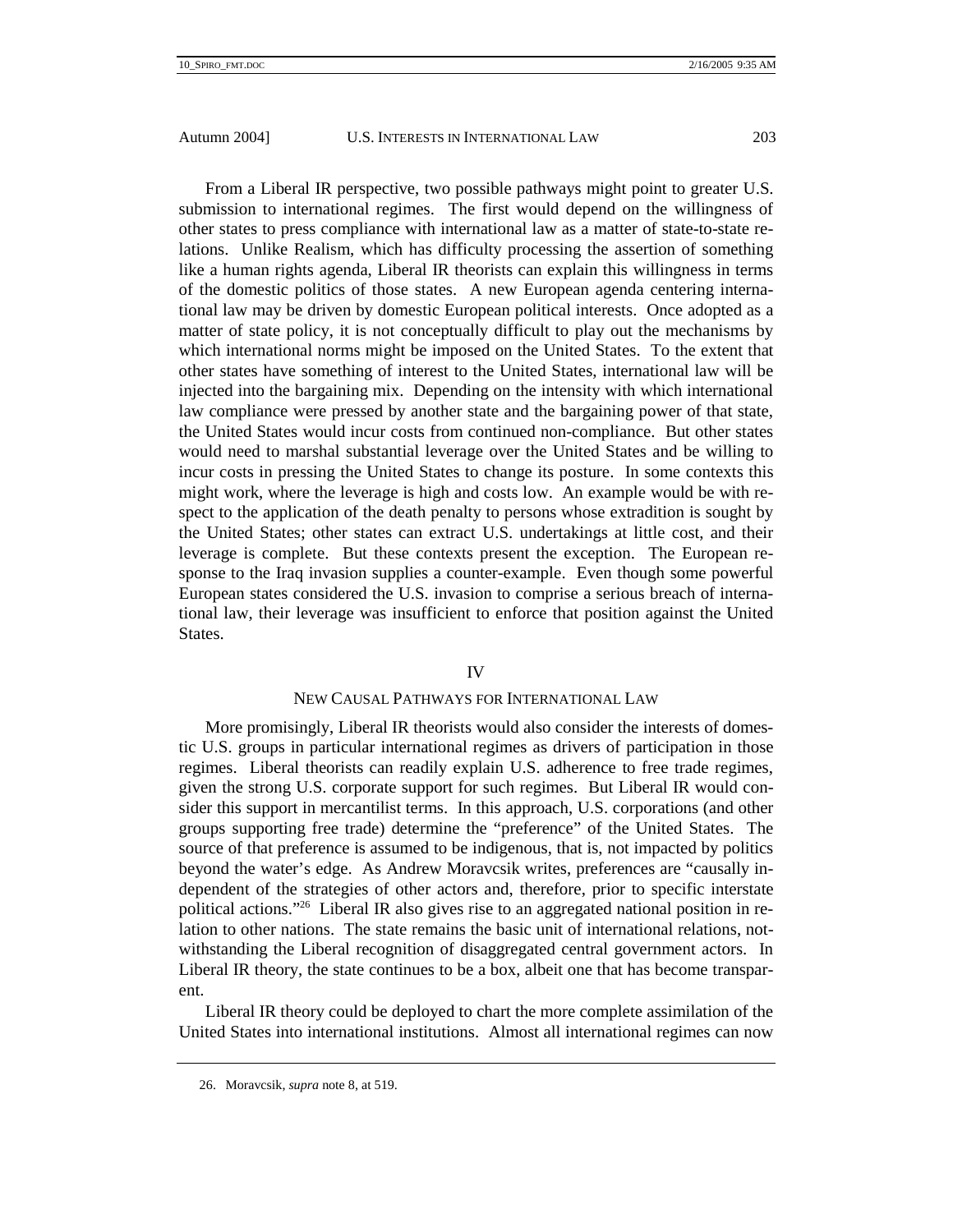be paired with some domestic U.S. constituency. In the Liberal view, U.S. accession would be expected when that constituency had an interest sufficiently intense to warrant pursuing participation in an international regime and domestic political power sufficient to secure that objective. Adoption of the Kyoto Protocol on climate change, for example, would be expected at the point when environmentalists were in a position, through the domestic political process, to garner the votes and contributions necessary to secure legislative and executive action. Likewise for human rights agreements, especially those (such as the conventions on race and gender discrimination) that have self-interested constituencies who might at some point have sufficient material incentive and wield sufficient power to secure accession.

But Liberal IR theory would seem to miss important additional causal pathways that may point to the more complete participation of the United States in international regimes.<sup>27</sup> The incompleteness of the Liberal IR account can be pinned to two core assumptions: (1) that state preferences are generated by domestic politics insulated from outside forces, and (2) that international relations is solely comprised of government-to-government interactions, rather than a more polycentric process in which non-state actors may engage in consequential norms activity even where states are not engaged.

On both counts, the more theoretically challenging "disaggregation" is taking place outside of the realm of central governments. No doubt the state is disaggregating, in the sense that components of the federal government are now directly involved in international relations activity. But society is disaggregating as well, so that it is more difficult to identify groups or corporations (or even individuals) as discretely "American." Although corporations and the organs of civil society once functioned for the most part within the parameters of particular states, they now represent partially distinct transnational identities and enjoy autonomous power. As they dissagregate from the state, these actors can mobilize transnationally to advance international regimes, both by pressuring state actors and by adopting those regimes into their own practices. In the case of the United States, disaggregation creates more effective alternatives to targeting a superpower. Although action against the United States as a whole would in most cases implicate formidable costs, discrete components may be vulnerable to transnational mobilization.

#### A. Transnational Pressure Points

The transnationality of social movements and corporations, first of all, changes the nature of their power and what they represent. Non-state actors apply leverage against governmental decisionmakers. This leverage can be applied directly, under a standard pressure-group model. Political actors respond to organizational power that can command votes, favorable media play, and money. But transnational dynamics open up

 <sup>27.</sup> And indeed the leading exponent of Liberal IR theory has implicitly predicted that the United States will not accede to multilateral human rights conventions, barring a major restructuring of the U.S. political system and decline in its unilateral power. *See* Andrew Moravcsik, *Why Is U.S. Human Rights Policy So Unilateralist?*, *in* MULTILATERALISM AND U.S. FOREIGN POLICY: AMBIVALENT ENGAGEMENT 345 (Stewart Patrick & Shepard Forman eds., 2002).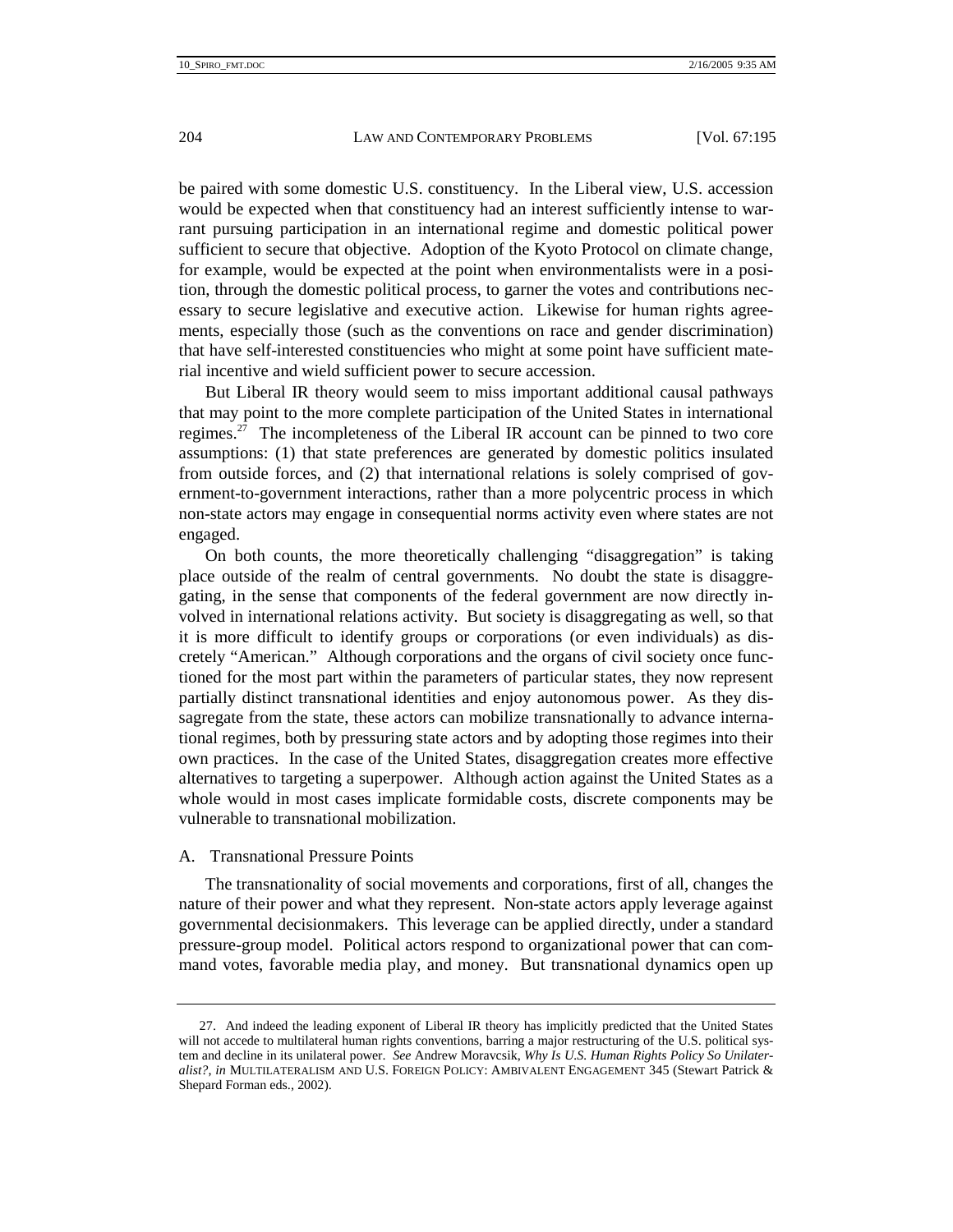indirect channels of influence that enhance domestic political power and extend domestic political power to non-domestic groups. To the extent that Amnesty International or Greenpeace has power within U.S. political structures, for example, it is not fully measured by the length of their U.S. membership rosters. Likewise, the influence of the foreign-based multinationals is not dependent on the size or existence of U.S. subsidiaries.

Because they operate transnationally, these groups can pursue avenues of influence outside of domestic political structures that will enlarge their powers within those structures. They will be in a position to enlist other states to advance their agendas. Constructivists describe a "boomerang" effect in which domestic social movements work with transnational partners to enlist other states and international organizations to pressure their own governments (human rights activity in Latin American providing a paradigmatic example).<sup>28</sup> The U.S. elements of these transnational networks can themselves undertake parallel efforts in foreign and international institutional settings to bolster their domestic political undertakings. A U.S.-based group such as Human Rights Watch will work to enlist other states to influence U.S. human rights practices.<sup>29</sup>

In pressuring the United States, that strategy will make a difference, at least at the margins. When U.S. action depends on some level or form of multilateral support, and that support is politically controversial in other states, transnational NGO activity can tip the balance. One might suppose, for instance, that the United Kingdom would not support application beyond Iraq of the Bush Administration's preemption doctrine; that British non-support was generated in part by transnational activists (including American ones); and that the United States would not proceed with additional military incursions without British participation. Insofar as U.S. elements in the transnational political coalition contributed to British decisionmaking, those elements secured through transnational channels what they could not secure through ordinary domestic ones.

More subversive of both Constructivist and Liberal IR models are efforts by transnational social movements to advance international law-related agendas by pressuring corporate actors on the expectation that they will in turn work to secure appropriate

<sup>28</sup>*. See* Keck & Sikkink, *supra* note 10, at 13.

<sup>29</sup>*. See, e.g.*, Kenneth Roth, *Show Trials Are Not the Solution to Saddam's Heinous Reign*, GLOBE & MAIL (Canada), July 18, 2003, at A13 (Human Rights Watch executive director calling on Canada to oppose proposed war crimes trials for former Iraqi officials); James Ross, *What Tony Blair Must Say in Washington*, THE GUARDIAN/OBSERVER ONLINE, July 13, 2003, *available at* http://observer.guardian.co.uk/comment/ story/0,6903,997066,00.html (New York-based counsel to Human Rights Watch calling on British Prime Minister Tony Blair to press Bush Administration on its treatment of terror suspects); Kenneth Roth, *Allies' Postwar Panic Puts Justice in Doubt*, INT'L HERALD TRIB., May 23, 2003, at 6 (calling on European governments to oppose blanket U.S.-approved exemption for U.S. peacekeepers from jurisdiction of new International Criminal Court); Kenneth Roth, *Fight the Good Fight: Before Joining the US in a War on Iraq, Blair Must Lay down the Law on Key Human Rights Principles*, GUARDIAN, Oct. 22, 2002, at 8 (calling on Blair to insist on non-use of cluster bombs as a condition for British participation in the invasion of Iraq). An example of such NGO activity (although as yet not successfully applied against the United States) is the Ottawa process that resulted in the land mines treaty. *See* Raymond Bonner, *How a Group of Outsiders Moved Nations to Ban Land Mines*, N.Y. TIMES, Sept. 20, 1997, at A5 (describing the process by which NGOs enlisted the support of foreign government officials to spearhead the campaign for a multilateral ban).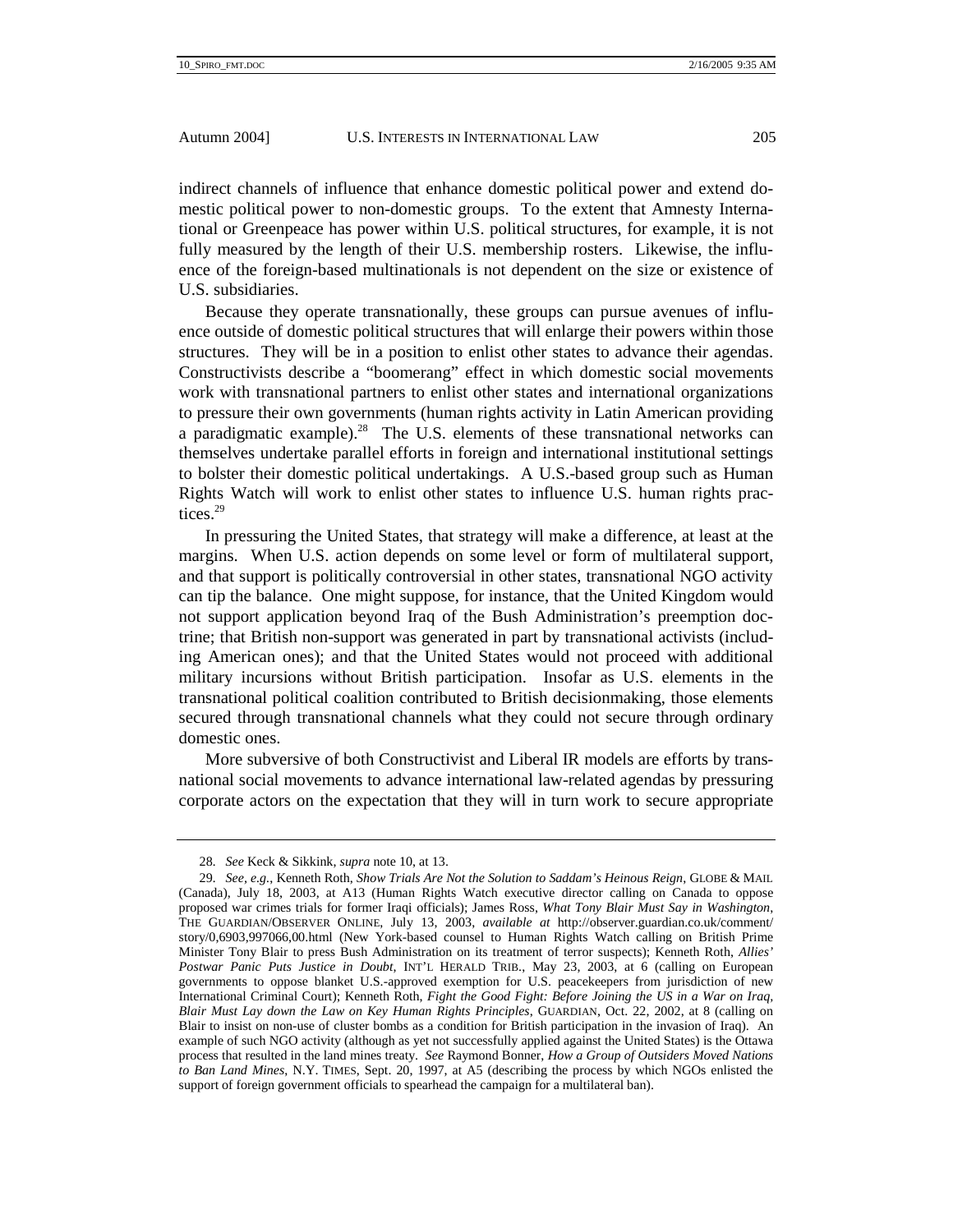governmental action. In this model, NGOs mobilize (or threaten to mobilize) the buying power of sympathetic consumers. Target companies may sometimes be singled out because of their identification with a particular country whose conduct the NGO seeks to change, entangling them, in effect, as innocent bystanders. The boycott of Beaujolais wine in the face of French nuclear tests during the 1990s presents one example.<sup>30</sup> Action directed at U.S. companies having no direct connection to global warming because of the U.S. refusal to accept Kyoto present another.<sup>31</sup> In other cases, the target is implicated in the policy whose modification is sought. The continuing boycott campaign against ExxonMobil relating to climate change fits into this category. ExxonMobil has been singled out both because of the impact of its own corporate policies on climate change (it, unlike Beaujolais wine, is part of the problem) and because of its leverage in Washington. If ExxonMobil faces significant lost profits as a result of U.S. non-participation in Kyoto, $32$  it could be expected to desist from its support of the Bush administration's refusal to pursue ratification of Kyoto. The campaign against ExxonMobil may have spurred other major oil companies to come out in favor of the protocol.

In the face of economic globalization, this channel for securing governmental action should become more effective. When transnational corporations are the target, this mechanism politically empowers non-state actors (individuals and organizations) outside of the United States, typically in partnership with U.S. cohorts. A consumer exercising choice at European pumps will be casting a sort of virtual vote in Washington. In the wake of successful consumer campaigns, moreover, transnational activist groups wield power without resort to boycotts, actual or threatened; they have secured what appear to be permanent seats at the table.<sup>33</sup> Coupled with direct use of domestic political channels, these entry points open up new opportunities for actors seeking to advance U.S. participation in international institutions and compliance with international norms. If U.S. companies face lost business as a result of the Bush Administration's unilateralist orientation, as they fear they will,<sup>34</sup> they will work to change it.

<sup>30</sup>*. See* Peter J. Spiro, *New Global Potentates: Nongovernmental Organizations and the 'Unregulated' Marketplace*, 18 CARDOZO L. REV. 957, 960 (1996). More recently, the boycott of French wines among Americans in the wake of France's opposition to the invasion of Iraq, while not enough to turn around French policy, was reported to have softened the French stance. *See* James Graff, *Can France Put a Cork In It? With the U.S. Boycott Hurting Wine Sales, Chirac Quiets Down and Tries to Make Nice*, TIME, Apr. 28, 2003, at 42.

<sup>31</sup>*. See* Andrew Marshall, *Boycott Targets Friends of Bush*, CHRISTIAN SCI. MONITOR, Apr. 20, 2001, at 6 (describing Kyoto-related boycotts directed at U.S. corporations like Coca-Cola, having nothing to do with emissions activity).

<sup>32</sup>*. See, e.g.*, *Activists at the Gates: Whether They Like It or Not, Companies Cannot Afford to Ignore Campaigning Groups*, FIN. TIMES, June 5, 2002, at 12 (suggesting damage to ExxonMobil as a result of campaign).

<sup>33</sup>*. See* Alan Cowell, *Advocates Gain Ground in a Globalized Era*, N.Y. TIMES, Dec. 18, 2000, at C19 (reporting corporate perception of increased NGO power).

<sup>34</sup>*. See Dire States*, INDEPENDENT (London), July 17, 2003, at 2 (noting that the "[big] worry inside boardrooms, from New York to Atlanta and Chicago, has been [whether] the unpopularity of George Bush's America—whether we are talking his attack on Iraq or his inaction on global warming—[will] impact on the fundamental appeal of their brands in global markets"); Jeffrey E. Garten, *Anger Abroad is Bad for Business*, BUS. WEEK, Nov. 10, 2003, at 30 (calling on "American CEOs [to] press Washington to change trade policies that reinforce America's image of arrogance and hypocrisy"); Stephen Fidler & Mark Huband, *Bush Foreign Policy "Is Creating Risks for US Companies*," FIN. TIMES, Nov. 11, 2003, at 13. *But see* Simon Romero, *War*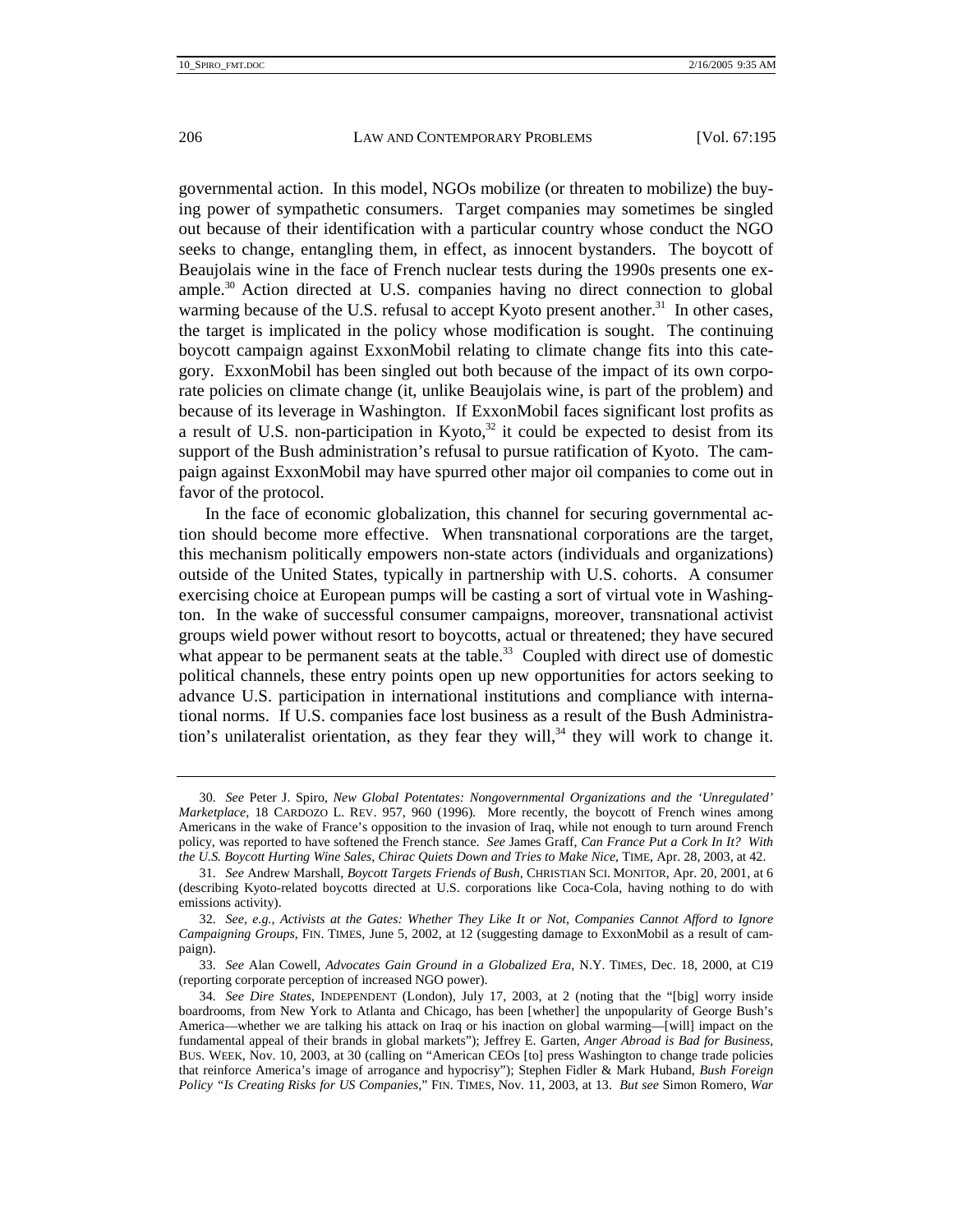This offers a more viable channel for applying pressure than has prevailed at the stateto-state level, where the costs of discipline will be high. Non-geopolitical channels will present lower thresholds. The strategy is divide-and-conquer, both enabled and generated by the disaggregating tendencies of globalization.

#### B. Non-State Norm Regimes

Equally significant is activism whose objective is to change the behavior of corporate or other non-state entities without securing the modification of governmental policy. This strategy is being deployed increasingly in the many contexts in which corporate or other non-governmental $35$  conduct is the source of a perceived harm. The emergence of social responsibility and refined "voluntary" codes of conduct evidence this trend toward advancing agendas outside of public institutions.<sup>36</sup> Much of this activity has been occurring in the context of transnational corporate conduct, and much of it has clear salience to international norms. Prominent examples are worker rights and carbon emissions. With worker rights, competing codes of conduct have emerged to set and monitor standards on such issues as child labor, minimum wages, and other working conditions.<sup>37</sup> Major manufacturers as well as important licensers, especially universities, give these codes significant coverage. $38$  On emissions standards, environmental groups are securing commitments from some major energy corporations,

just an extension of the phenomenon we've already seen of people voting with their wallets on a number of political issues. . . . [P]eople will factor in a guilt by association, so companies need to realise that the environments in which they are operating—and playing a part in shaping—can have an impact on their bottom line. Companies need to revise their political lobbying strategies in the wake of these kinds of findings. It is not enough for them to use their political clout to lobby for favours. They will increasingly need to take a position on political [ ] as well as social and environmental issues in order that the consumer continues to support them.

*Id*. (quoting Noreena Hertz).

35. Including, for instance, religious organizations on such issues as the ordination of women or gays.

36*. See, e.g.*, John Gerard Ruggie, *Taking Embedded Liberalism Global: The Corporate Connection*, *in* TAMING GLOBALIZATION: FRONTIERS OF GOVERNANCE (David Held & Mathias Koenig-Archibugi eds., 2003); Gary Gereffi et al., *The NGO-Industrial Complex*, FOR. POL'Y, July-Aug. 2001, at 125; Spiro, *supra* note 30, at 958-62. The trend towards corporate codes of conduct has been coupled with the innovation of corporate "social reporting," in which corporate practices relating to the environment, labor rights, human rights, and other social practices are reported (and audited) parallel to traditional financial accountings. *See* Amy Cortese, *The New Accountability: Tracking the Social Costs*, N.Y. TIMES, May 24, 2002, § 3, at 4. Such reporting is likely to impact corporate behavior even in the absence of externally devised codes of conduct.

37*. See* Alex Gourevitch, *No Justice, No Contract: The Worker Rights Consortium Leads the Fight*  Against Sweatshops, AMERICAN PROSPECT ONLINE, June 29, 2001, *available* http://www.prospect.org/web/page.ww?section=root%name=ViewWeb&articleId=399 (describing differences between two leading codes of conduct for the apparel industry, sponsored by the Fair Labor Association and the Worker Rights Consortium); *see generally* Eliot J. Schrage, *Promoting International Worker Rights Through Private Voluntary Initiatives: Public Relations or Public Policy*? (2004), available at http://www.uichr.org/content/act/sponsored/gwri\_report.pdf (describing labor codes of conduct in various global industries).

 38. The Fair Labor Association includes such major producers and retailers as Eddie Bauer, Nike, Reebok, Nordstrom, and Liz Claiborne. *See* http://www.fairlabor.org/all/companies/index.html. More than 125 colleges and universities are affiliated with the Worker Rights Consortium, pursuant to which they agree to license their logos only to manufacturers complying with the Consortium's code of conduct. *See*  http://www.workersrights.org/as.asp.

*and Abuse Do Little Harm to U.S. Brands*, N.Y. Times, May, 2004, § 1, at 1. As one observer put it, the decline in U.S. brand power is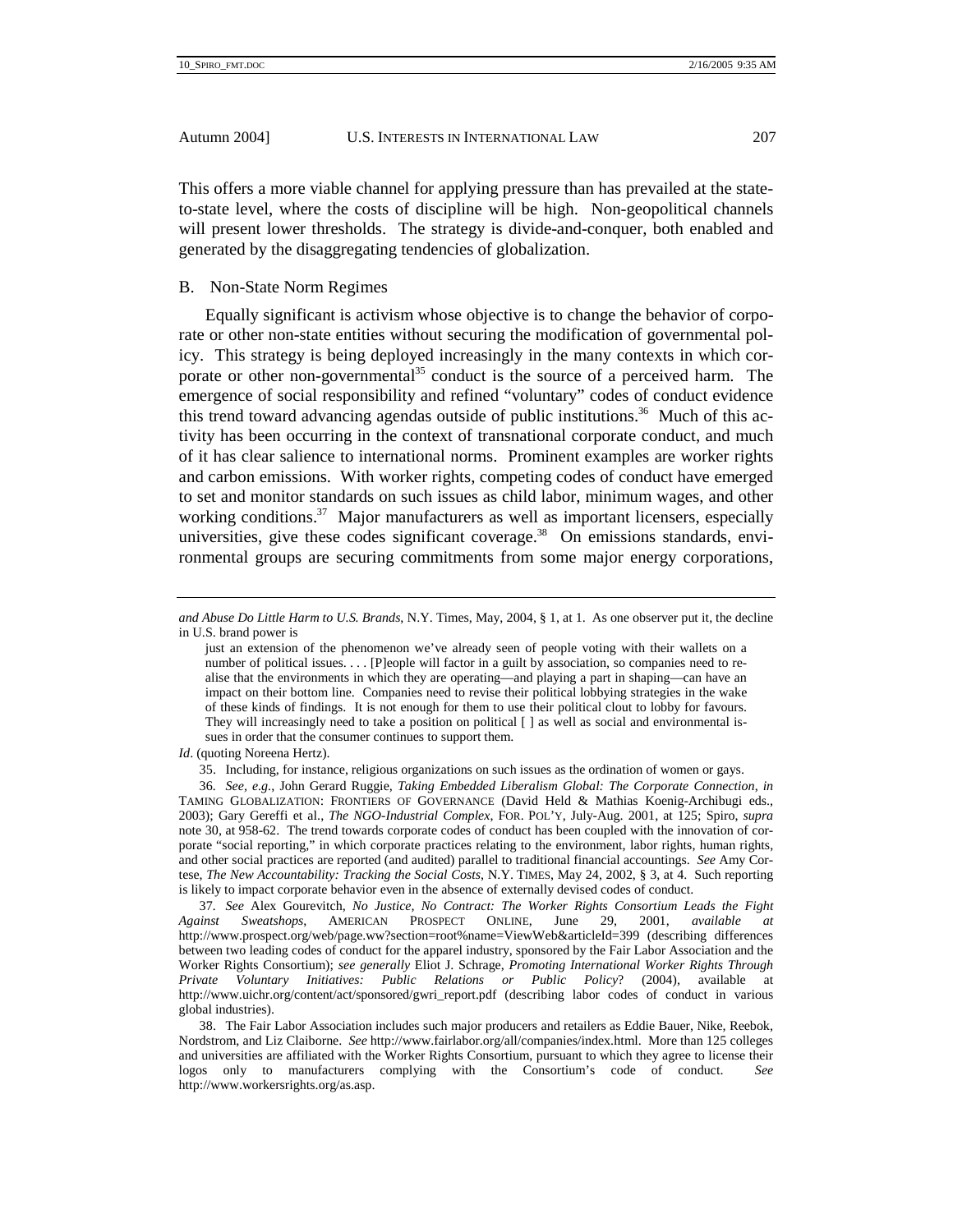including giants Shell and British Petroleum, to reduce their emissions of greenhouse gases.<sup>39</sup>

Insofar as these initiatives succeed in changing target entity behavior, they diminish the importance of multilateral governmental action.<sup>40</sup> Success is contingent on coverage and effective monitoring (neither of which is seamless in any regulatory scheme, public or private). Coverage is facilitated by competitive incentives within industries and the risk of being stung by NGO "naming and shaming" boycott campaigns launched on a transnational basis.41 Though initial subscriptions to conduct codes may be hard won for so long as a particular industry shows a united front, as more entities within the targeted community sign on, the non-state equivalent of a "norm cascade" or "tipping point" occurs, after which participation is voluntary in name only.<sup>42</sup> The establishment of conduct regimes advances international regimes even in the absence of state participation. Every additional manufacturer signed on to a worker rights code of conduct represents an incremental gain for international worker rights. If all major energy producers reduced their greenhouse gas emissions, that might represent a significant step toward accomplishment of the reduction set by Kyoto, whether or not the protocol were to come into force. In other contexts, direct action against other private actors could obviate altogether the need for U.S. governmental participation. International Relations theorists could not process this result in-

40*. See, e.g.*, A. Claire Cutler et al., *The Contours and Significance of Private Authority in International Affairs*, *in* PRIVATE AUTHORITY AND INTERNATIONAL AFF. 333, 369 (A. Claire Cutler et al. eds., 1999) (highlighting "the increasing relevance of the private sector in organizing the international system and increasingly in establishing the rules of the game"); Karsten Ronit & Volker Schneider, *Private Organizations and Their Contribution to Problem-Solving in the Global Arena*, *in* PRIVATE ORGANIZATIONS IN GLOBAL POLITICS 1, 18 (Karsten Ronit & Volker Schneider eds., 2000) ("[P]rivate organizations become alternatives to governance by the state or governance by the market—and influence the ways in which public authority is exercised and economic exchanges are performed in the marketplace").

41*. See* JOSEPH S. NYE, JR., THE PARADOX OF AMERICAN POWER 99 (2002) (noting the vulnerability of multinationals to consumer campaigns). Notable examples of boycott efforts successful in securing changes in corporate practices include those against Shell, for its proposed decommissioning in place of an offshore oil rig (the Brent Spar episode), *see, e.g.*, Nathaniel Nash, *Oil Companies Face Boycott Over Sinking of Rig*, N.Y. TIMES, June 17, 1995, § 1, at 3; against Nike, for its labor practices, *see, e.g.*, Steven Greenhouse, *Rights Group Scores Success With Nike*, N.Y. TIMES, Jan. 27, 2001, at C2; and against Starkist for practices endangering dolphins, *see, e.g.*, Anthony Ramirez, *From Coffee to Tobacco, Boycotts are a Growth Industry*, N.Y. TIMES, June 3, 1990, §4, at 2. Threatened boycotts succeeded in securing the withdrawal of corporations doing business in Burma. *See* Naomi Klein, *Students Win the Pepsi Challenge*, TORONTO STAR, Feb. 3, 1997, at A15 (describing how Pepsi and other companies pulled out of Burma in the face of consumer activism). On increased negotiated resolution of NGO-corporate differences, see *Living with the Enemy*, ECONOMIST, Aug. 9, 2003, at 49; Debora L. Spar & Lane T. LaMure, *The Power of Activism: Assessing the Impact of NGOs on Global Business*, 45 CAL. MGMT. REV. 78, 94 (2003) ("[I]t is clear . . . NGOs are increasingly focusing their powers of persuasion on firms and that firms, in turn, have become increasingly responsive.")

42*. See* Finnemore & Sikkink, *supra* note 9, at 895.

<sup>39</sup>*. See* JOSEPH F.C. DIMENTO, THE GLOBAL ENVIRONMENT AND INTERNATIONAL LAW 66, 69 (2003); *Pew Center on Global Climate Change, Climate Change Activities in the United States: 2004 Update*, at 21-50 (available at http://www.pewclimate.org /what\_s\_being\_done/us\_activities\_2004.cfm) (documenting voluntary corporate undertakings relating to global warming). Other examples of private regulatory regimes include labeling and certification schemes in the coffee, forest products, toy, and chemical industries. *See generally* Gereffi, *supra* note 36. In 2000, United Nations Secretary General Kofi Annan launched the UN Global Compact, an undertaking in which more than 1500 corporations have directly subscribed (that is, in their own capacity and not through home states) to nine principles relating to human rights, labor rights, and environmental protection. *See* The Global Compact, *available at* http://www.unglobalcompact.org. Participating U.S. companies include Amerada-Hess, Dupont, Nike, and Pfizer. *Id.*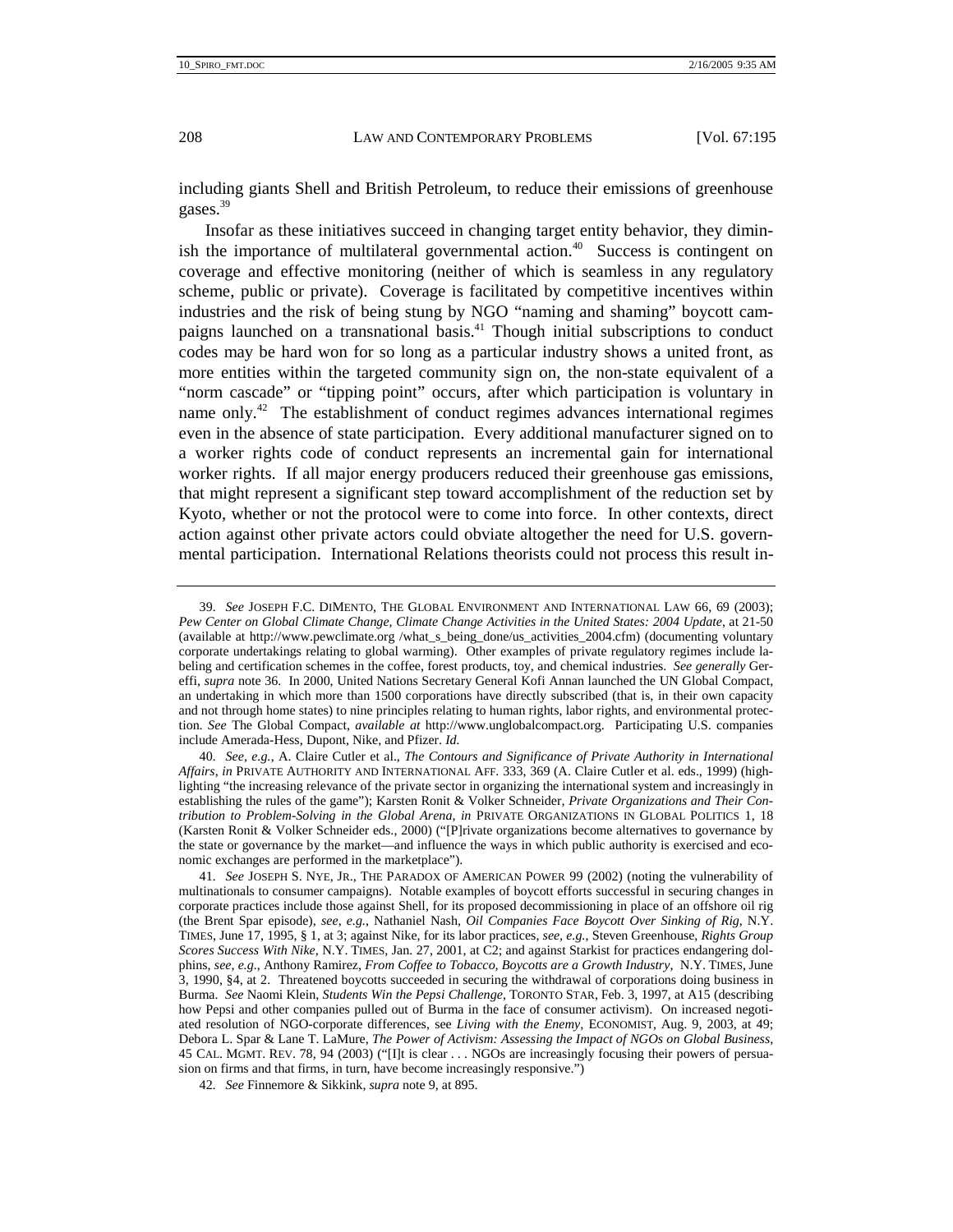sofar as they all aggregate the state for purposes of compliance. An aggregated approach may produce the conclusion that the "United States" is not participating in an international regime when in fact much (or even all) of what comprises the United States has signed on. $43$ 

Once major corporations are implicated in codes of conduct and similar regimes, however, they have an incentive to press for their adoption as law. Corporate actors seek certainty, even if certainty means entrenching norms that are costly over the short term, and public law regimes promise greater certainty than do private ones.<sup>44</sup> To the extent that codes of conduct are pressed more effectively on large, multinational manufacturers than on others, the lack of universality gives rise to competitive disadvantages.<sup>45</sup> Those disadvantages can be corrected by universalizing norms generated in the private scheme. The result will be corporate pressure for legalization. In the U.S. context, this may mean pressing the U.S. government to accede to relevant international regimes. This was an important element in U.S. acceptance of international accords limiting the use of CFCs.46 DeBeers was a crucial advocate of the Kimberley Process and related U.S. legislation to address the problem of African blood diamonds.<sup>47</sup> The CFC model could be repeated with respect to the Kyoto accords in the context of greenhouse gases.<sup>48</sup> To the extent that major energy concerns are being held to Kyoto-like requirements as a result of activist pressure at the same time their smaller counterparts slip under the radar screen, they can be expected to advocate U.S.

 45. Possible exceptions could persist when a limited number of corporate players reduces the danger of free riding. *See* Karsten Ronit, *The Good, the Bad or the Ugly: Practices of Global Self-Regulation Among Dyestuff Producers*, *in* RONIT & SCHNEIDER, *supra* note 40, at 83, 89.

47*. See* Robert I. Rotberg, *Conflict Diamonds Aren't Forever*, CHRISTIAN SCI. MONITOR, Oct. 25, 2001, at 9 (noting DeBeers support of Kimberley for fear of consumer boycott against diamond industry).

48*. See* Lucas Assunçao, *Turning Its Back to the World? The United States and Climate Change Policy*, in UNILATERALISM AND U.S. FOREIGN POLICY: INTERNATIONAL PERSPECTIVES 297, 298 (David M. Malone & Yuen Foong Khong eds., 2003) (predicting "significant bottom-up pressure" by corporations for ratification); William Drozdiak, *U.S. Firms Become 'Green Advocates,'* WASH. POST, Nov. 24, 2000, at E1 (noting increasing number of large corporations supporting Kyoto: "[T]he shift in American business opinion could be decisive if and when the Senate votes on ratification of the Kyoto treaty"); Harold K. Jacobson, *Climate Change: Unilateralism, Realism, and Two-Level Games*, *in* MULTILATERALISM AND U.S. FOREIGN POLICY, *supra* note 27, at 415, 429 (doubting that Kyoto will be adopted by the U.S. in present form, but still noting that "[o]ver time the Senate might respond to pressure from U.S. businesses that are turning to support the agreement"); *see also, Govt to Ratify Kyoto Pact*, DAILY YOMUIRI (Tokyo), Nov. 4, 2001, at 1 (reporting Japanese government decision to ratify Kyoto in part because of "the risk of consumer boycotts of Japanese products in European and other countries that support the protocol if Japan failed to move for ratification"). Corporate interests have also been motivated to support these environmental protection accords insofar as they see an opportunity to reap profits under the new regimes. *See* Assunçao, *supra*, at 311 (noting "tremendous opportunities for market expansion" by U.S. corporations in wake of Kyoto); Drozdiak, *supra*, at E1 (describing the electric utility's support for Kyoto because of carbon credits for which it would be eligible under the treaty).

<sup>43</sup>*. Cf.* Harold Hongju Koh, *On American Exceptionalism*, 55 Stan. L. Rev. 1479, 1484 (2003) (noting that the U.S. failure to accede to human rights treaties obscures near-complete compliance with obligations thereunder).

<sup>44</sup>*. See* Daniel Litvin, *Needed: A Global Business Code of Conduct*, FOREIGN POL'Y, Nov.-Dec. 2003, at 68 (calling for a U.N.-sponsored code of conduct: "[P]rominent firms have a strong incentive to create a global set of rules by which all multinationals should play—a set of rules that is fair, realistic, and, above all, clear"); Andrew C. Rivkin & Neela Banerjee, *Some Energy Executives Urge U.S. Shift on Global Warming*, N.Y. TIMES, Aug. 1, 2001, at C1 (reporting that corporations "want the predictability that comes from quick adoption of clear rules," even if it involves global regulation of emissions).

<sup>46</sup>*. See* RICHARD BENEDICK, OZONE DIPLOMACY 30-33(1998).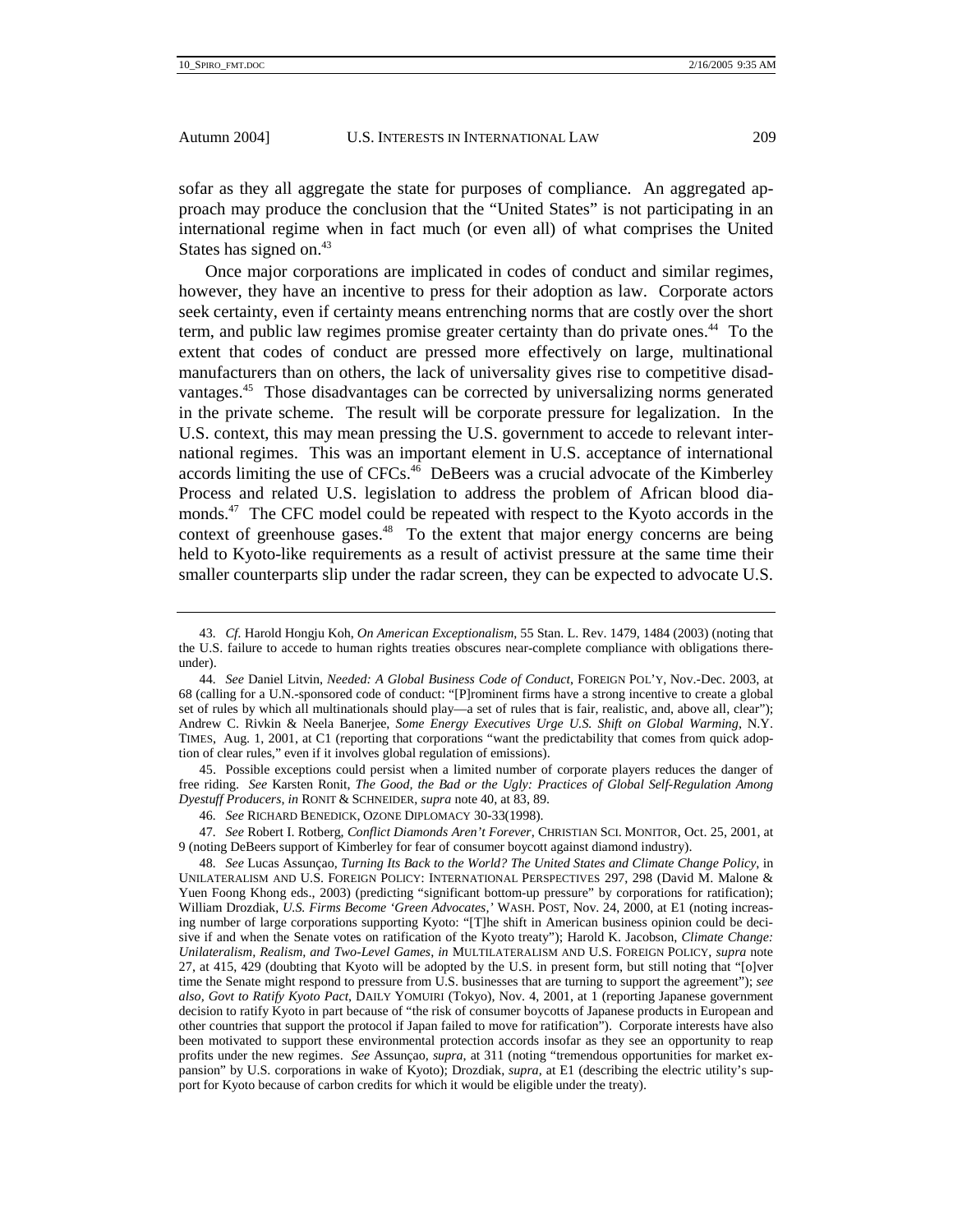support for the multilateral regime. In the meantime, the success of social responsibility campaigns dilutes the significance of current U.S. intransigence.

Unlike Constructivist models and their equivalents in the legal scholarship, this descriptive analysis works from rational actor premises. Unlike Liberal IR Theory, it allows for the transnational determination of "domestic" interests. The analysis is not meant to dismiss the consequentiality of ideas, which at some level (not always primary) invariably figure in the success of efforts to secure adoption of an international regime. But in confronting the massive power of the United States, it is important to pose an interest-based scenario for the more complete integration of the United States into international legal institutions. The plausibility of such integration is enhanced by recognizing transnational in addition to intergovernmental and domestic political determinants.

#### V

## DISAGGREGATE AND CONQUER

The importance of causal pathways involving private actors is coupled with the emergence of newly paved or widened pathways among governmental ones. These include state and local governments, the courts, Congress, and executive agencies outside the traditional foreign policy apparatus. These governmental entry points can be visited through both domestic and international channels. This disaggregation of governmental entities facilitates the incorporation of international law into U.S. practice by lowering the pressure thresholds for institutional action and exploiting the institutional self-interest of disaggregated entities to participate in or conform with international regimes.

Liberal IR acknowledges—indeed it has foregrounded—the role of disaggregated components of central governments.49 This work has been of breakthrough magnitude in describing the actual conduct of international relations and posing a rich set of normative questions. On the theoretical side, it further undermines Realist conceptions of unitary state actors. It is less clear how disaggregation fits into Liberal conceptions of international relations. Liberal IR theorists stress the representative nature of disaggregated governmental entities, working from the premise that political preferences within putative domestic society are prior. In effect, if Liberal theory generally poses "the state as agent," it appears to process disaggregated activity as "the agent of the state as agent."50 The liberal transnationalist analysis that follows, by contrast, high-

<sup>49</sup>*. See, e.g.*, Anne-Marie Slaughter, *International Law in a World of Liberal States*, 6 EUR. J. INT'L L. 503, 505 (1995); Kal Raustiala, *The Architecture of International Cooperation: Transgovernmental Networks and the Future of International Law*, 43 VA. J. INT'L L. 1, 11, 19 (2002).

<sup>50</sup>*. See* Moravcsik, *supra* note 8, at 519 (noting that disaggregated governmental elements can "conduct semi-autonomous foreign policies in the service of disparate societal interests," and "nonunitary state behavior can be analyzed 'as if' it were unitary and rational."); Slaughter, *supra* note 49, at 534 (noting that disaggregated "institutions operate in a dual regulatory and representative capacity with respect to individuals and groups within society"); Anne-Marie Slaughter, *Breaking Out: The Proliferation of Actors in the International System*, in GLOBAL PRESCRIPTIONS: THE PRODUCTION, EXPORTATION, AND IMPORTATION OF A NEW LEGAL ORTHODOXY 12, 28 (Yves Dezalay and Bryant G. Garth, eds., 2002) ("[Q]uasi-autonomous" action by governmental agencies at the international level "is not meant to suggest that these institutions do not represent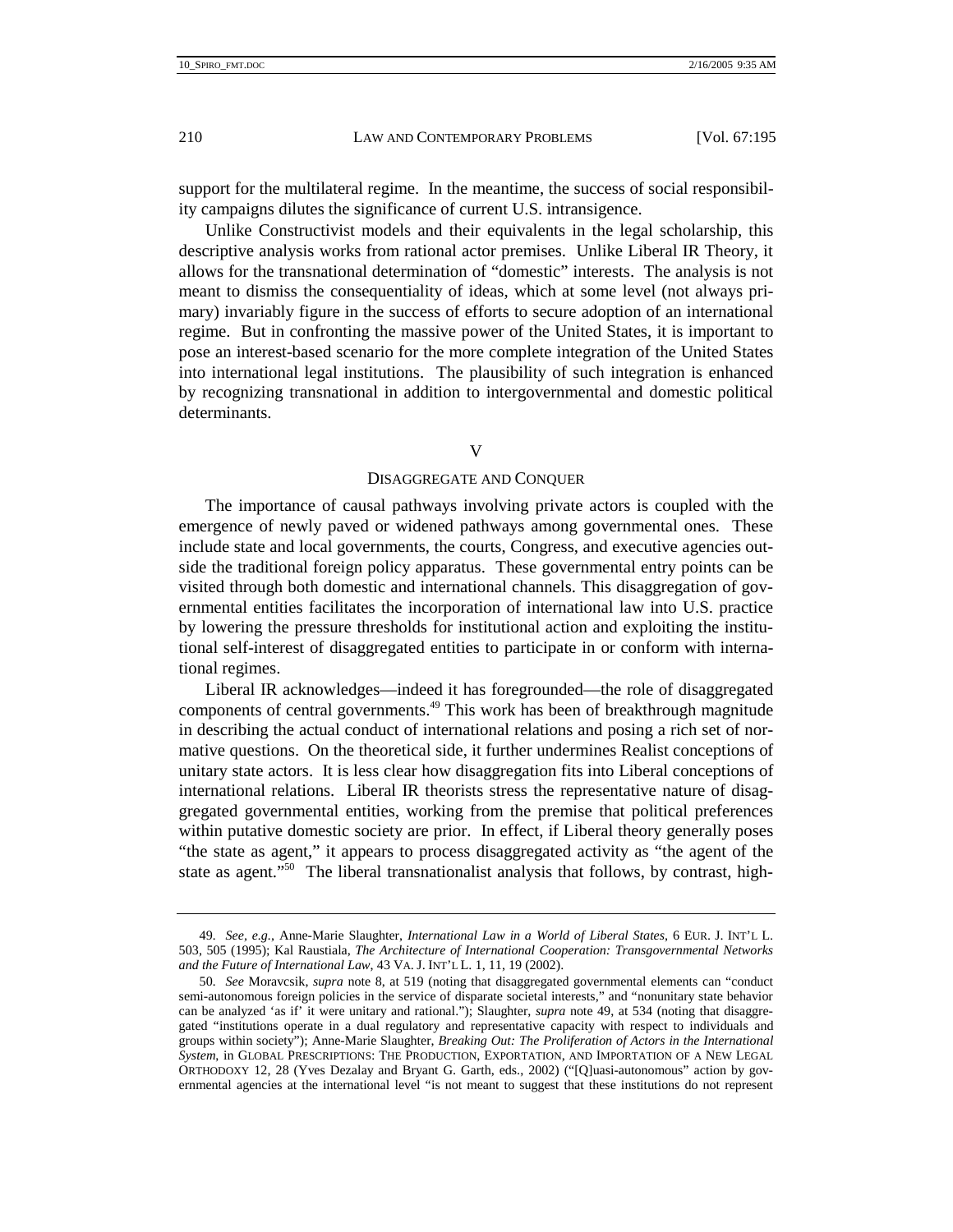lights the transnational determination of disaggregated governmental interests, that is, how they are affected by forces that do not come under the umbrella of "domestic society." The explanatory distinction may promise the facilitation of U.S. submission to international regimes on a more accelerated basis than other theories would predict.

## A. Subnational Actors

First of all, IR theorists appear to almost completely ignore the salience of substate actors to international relations and the incorporation of international law, perhaps because their role is subversive of IR's continued privileging of the state. But subfederal jurisdictions in the United States now face weighty, discrete interests on the global stage, interests that create leverage for international actors. The leverage may be exercised to advance international regimes. As I have written elsewhere, noncompliance with entrenched international law norms may result in lost economic opportunities for subnational units, crucial to economic prosperity in a globalized economy.51 Local jurisdictions in the United States are relatively fungible. International actors can target resources away from jurisdictions thought to stand in violation of international norms. The approach increases leverage insofar as it can exploit inter-state competition in a dynamic resembling consumer and shareholder action against corporations. (Indeed, it may include action against corporations that are identified with a particular state by way of securing a change in state practices.) Although it would be difficult to sanction the United States as a whole for non-compliance with an international law standard, it might be possible to single out particular subnational jurisdictions.

As with action against private actors, when subnational governmental conduct is the ultimate object of a standard of conduct, securing action at that level will diminish the significance of non-participation at the national level. If, for example, all states of the United States are persuaded to modify death penalty practices (over which they command almost complete responsibility) to comport with international standards, then it makes less difference whether such persuasion succeeds in federal institutions.

## B. Congress

Congress, executive branch agencies, and the courts also present discrete entry points for international regimes. At the federal level, disaggregation creates fewer competitive pressures, at least not on anything less than a national scale. It is more costly to exercise economic leverage against the United States as a whole than against territorial subunits or corporate elements. But transnational forces may nonetheless prove increasingly influential with component parts of the federal government, resulting in more effectively applied pressures towards participation in international regimes.

their national interest, only that they represent a particular conception of national interest that is shaped by their particular institutional/professional interests, values, and goals.").

<sup>51</sup>*. See* Peter J. Spiro, *Globalization and the (Foreign Affairs) Constitution*, 63 OHIO ST. L.J. 649, 672 (2002); Peter J. Spiro, *Foreign Relations Federalism*, 70 U. COLO. L. REV. 1223, 1227 (1999).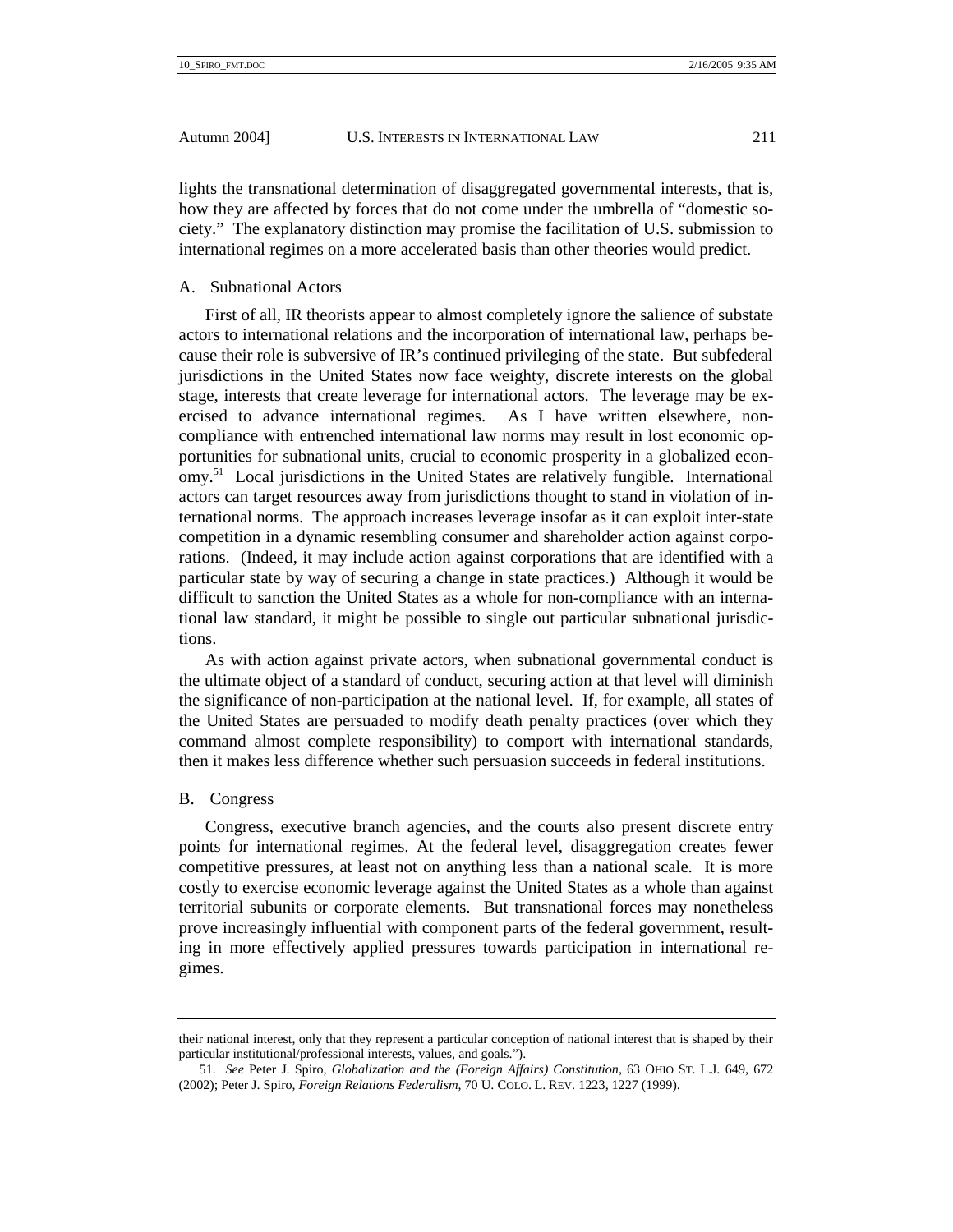Congress remains most resistant to these forces. Its default position continues to be one of non-participation. Congress has historically stood at the center of American exceptionalism, and it will likely suffer exceptionalist tendencies into the future. But it can be moved from these tendencies through the standard channels of legislative influence (money and votes), as in the international economic law context. Much of this influence will be undertaken on behalf of identifiably domestic interests, including U.S. citizens and corporations, thus appearing to fit neatly within the Liberal IR paradigm. But even these channels are no longer cleanly "American." All publicly traded corporations will now include foreign shareholders, and many will include other significant non-U.S. stakeholders. Many U.S. citizens hold additional citizenships in other states.<sup>52</sup> And these elements, even if dominantly American, can be the agents of transnational influence, as when U.S. corporations face the sort of transnational consumer pressure described above.

More clearly outside the "domestic" box are campaign contributions by resident aliens and the wholly-owned U.S. subsidiaries of foreign corporations.<sup>53</sup> Foreign corporations are independently active lobbyists on the Hill, where they can exercise influence by delivering information, if not dollars.<sup>54</sup> This activity will tend to support participation in international regimes insofar as such regimes benefit foreign entities in the U.S. and global context. Progress may lag in contexts lacking corporate advocates. It will be especially difficult to budge Congress on meaningful participation in human rights regimes, on which the most intense contemporary manifestations of modern American exceptionalism have focused, from the Bricker Amendment episode forward.<sup>55</sup> As Liberal IR theorists have highlighted, the structure of Congress creates minority veto opportunities, and those opportunities will continue to be exercised in the international human rights context. To the extent that domestic interests mobilize in support of participation, one could expect an evolution in practice towards participation. The change would be accelerated if U.S. corporate interests began to face related transnational activist pressure along the lines of the "innocent bystander" model sketched above. Action broadly equating U.S. corporate activity with U.S. nonparticipation in human rights regimes remains a long way over the horizon. But one can construct scenarios in which Congress becomes more institutionally amenable to pressure to participate in international human rights and other non-economic international regimes.

<sup>52</sup>*. See generally* Peter J. Spiro, *Dual Nationality and the Meaning of Citizenship*, 46 EMORY L.J. 1411 (1997) (describing the implications of the growing incidence of plural citizenship).

<sup>53</sup>*. See, e.g.*, Carter Dougherty, *The American Way: German Firm Chooses Charity to Have Impact on Capitol Hill*, WASH. TIMES, Apr. 30, 2002, at C7 (reporting a contribution involving the purchase of wheat from North Dakota, represented by the chairman of the Senate Budget Committee).

<sup>54</sup>*. See, e.g.*, Nancy Dunne, *Guardian Angel in U.S. Watches Over Foreign Groups*, FIN. TIMES, May 3, 2000, at 13 (describing a lobbying group established to further the interests of foreign subsidiaries in the United States).

<sup>55</sup>*. See generally* NATALIE HEVENER KAUFMAN, HUMAN RIGHTS TREATIES AND THE SENATE (1990) (describing history of legislative resistance to human rights regimes).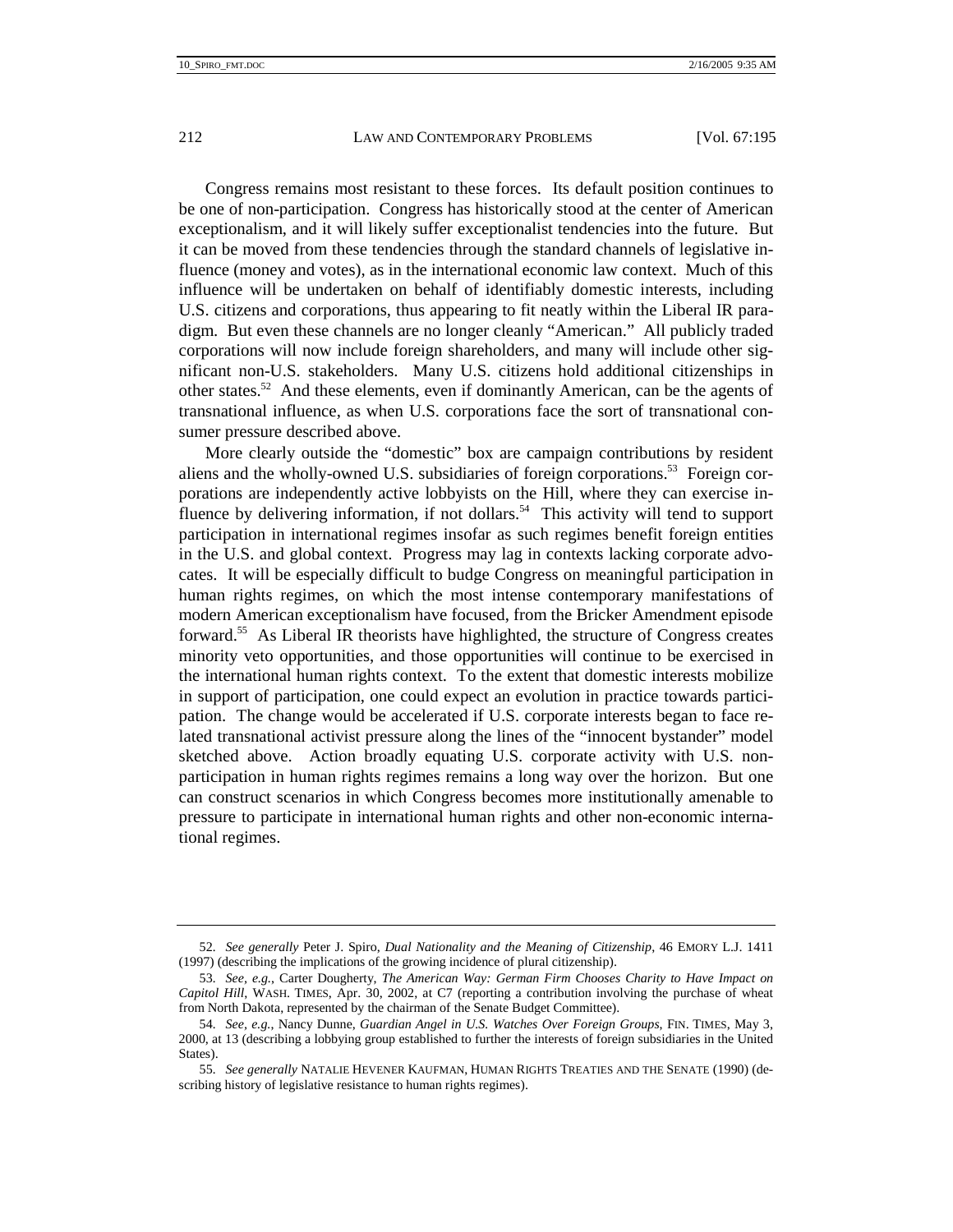#### C. Executive Branch Agencies

Closer to the core of disaggregation theory, executive branch agencies beyond the traditional foreign policy apparatus now have institutional incentives to incorporate international legal regimes. Though this incorporation is largely out of the public eye, it points to the globalization of regulatory activity. The emergence of transnational government networks are at the leading edge of disaggregation. The U.S. nodes of these networks comprise another discrete entry point for international law. Here, too, are transnational determinants of institutional interests that should point to increased U.S. participation in international regimes over the long run. Although agencies cannot be directly plied with contributions, foreign entities can supply them with information. Especially when coordinated with U.S.-based entities,<sup>56</sup> these deliverables can affect outcomes.<sup>57</sup> Regulatory constituencies are likely to be transnational, even if they are not organized as such. For instance, the U.S. Securities and Exchange Commission now protects a significant number of foreign shareholders in U.S.-based corporations. Insofar as SEC regulatory effectiveness is contingent on global harmonization, one could expect that transnational constituency to press both U.S. and foreign regulators to undertake regulatory coordination. That the resulting regime is largely (though not completely) of the SEC's devise does not render it representative only of U.S. interests. The transnational constituencies will press for the adoption of transnational regulatory regimes.

The regulators will have a strong independent interest in coordinated action in that, in an increasing number of regulatory spaces, regulation will be ineffective if undertaken on a domestic territorial basis only.<sup>58</sup> Together, these forces should lead component elements of the federal executive branch to buy into transnational regimes. Although a U.S. regulator will often be the most powerful player in a transgovernmental network, even when the regulator dominates, the process of coordination will involve compromises. As adopted by the United States, then, the harmonized regime whatever the vehicle, a form of international law—will comprise an incorporation of international law standards. As disaggregated from the central organs of foreign policy, agencies pose another entry point for international law.

#### D. The Judiciary

Even though they are not directly subject to interest-based politics, federal judges and the courts are also developing institutional interests that point toward greater ori-

 <sup>56.</sup> For an example, see Letter from the [U.S.] National Foreign Trade Council, Confederation of British Industry, Federation of German Industries, & E.U. Committee of the American Chamber of Commerce in Belgium, to Robert B. Zoellick, U.S. Trade Representative & Pascal Lamy, E. Trade Commissioner, (May 13, 2003), *available at* http://www.nftc.org/default/trade/final%20changes%20to%20joint%20association%20 letter%20on%20DDA1.pdf (urging joint U.S.-E.U. action to advance Doha Round trade negotiations).

<sup>57</sup>*. See, e.g.*, Maria Green Cowles, *The Transatlantic Business Dialogue: Transforming the New Transatlantic Dialogue*, *in* TRANSATLANTIC GOVERNANCE IN THE GLOBAL ECONOMY 213 (Mark A. Pollack & Gregory C. Shaffer eds., 2001) (describing impact of concerted lobbying activity by U.S. and E.U. corporate elements).

<sup>58</sup>*. See* Jonathan R. Macey, *Regulatory Globalization as a Response to Regulatory Competition*, 52 EMORY L.J. 1353, 1355 (2003).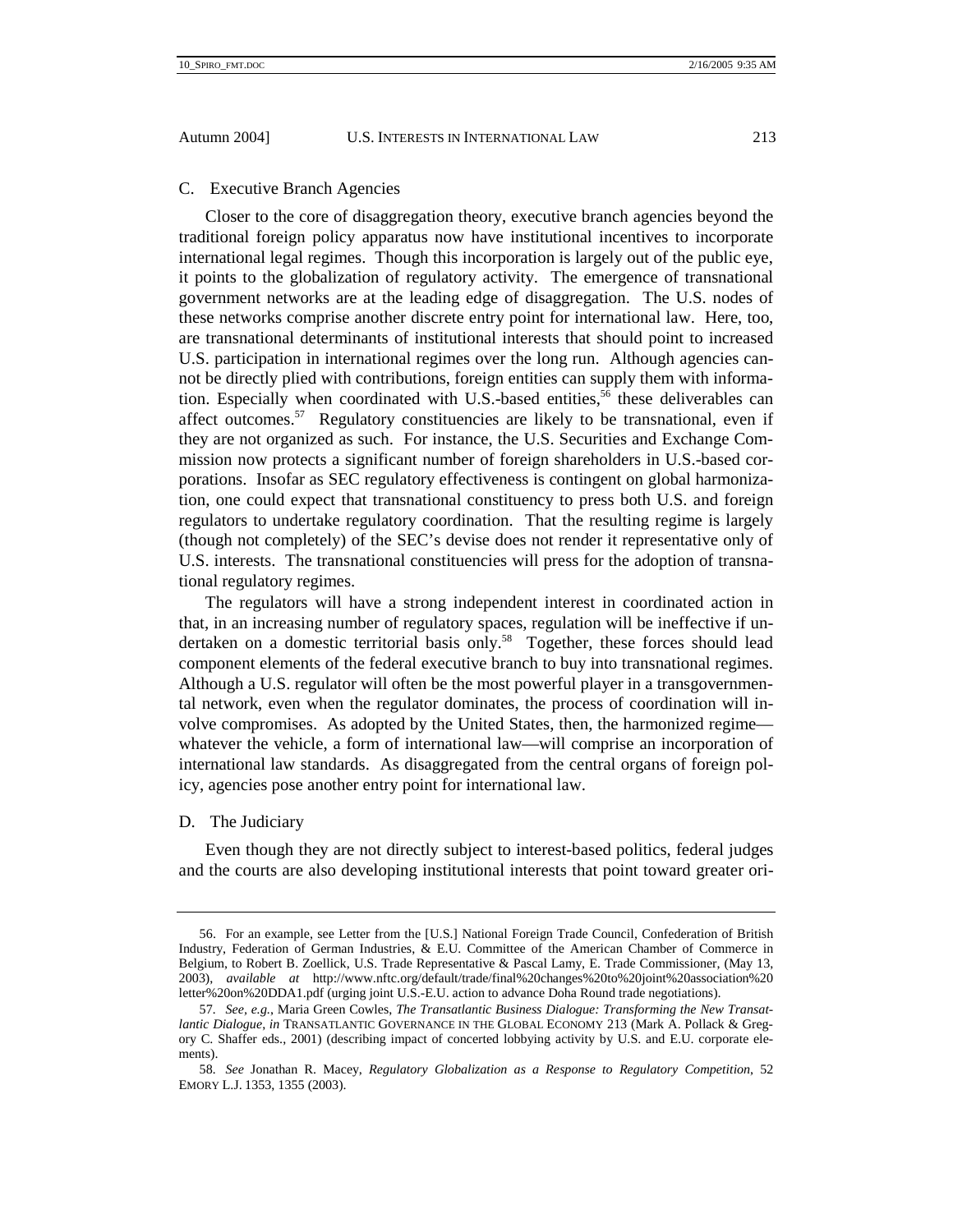entation to international law standards. In the context of life tenure, judges may be more focused on reputational standing. As domestic courts come increasingly to identify themselves as part of a global community of courts,<sup>59</sup> this interest should open up the courts as an additional entry point for international law.

Federal judges may now define their peer group to include foreign and international jurists, as a result of increasingly structured contacts with those counterparts. This identification gives U.S. judges an incentive to act in a way that will enhance their reputation with those groups. The incentive can play out at the level of individual contact; judges will naturally want to garner respect rather than opprobrium when they find themselves, on a repeat basis, interacting with non-U.S. judges. $60$  To the extent that judging involves dialogue among courts—with citation frequencies as a measurement of both individual and institutional reputation<sup>61</sup>—federal judges may come increasingly to value the attention of foreign and international tribunals.

On both counts, the interests of federal judges will be served by the deployment of international law norms. Recognition is, first of all, a two-way street, especially among those who are not assigned a formal hierarchical relationship. Foreign and international tribunals are more likely to take notice of U.S. judicial decisions to the extent U.S. judges take notice of them. Second, U.S. jurists have lagged in their comfort with and use of comparative and international law sources relative to their non-U.S. counterparts. In the context of twentieth-century America, that was never a problem; indeed, it may have been a badge. Today, U.S. judges may be more responsive to the harsh critiques launched by global jurists highlighting the failure of U.S. courts to take account of international law.<sup>62</sup>

This amenability to international law sources is being reinforced among domestic audiences. Litigants are coming increasingly to cite international law sources to U.S. courts; gone are the days when litigants resorted to international legal authority because none was to be had among domestic sources. Leading U.S. legal academics, including some who would identify themselves as constitutional rather than international law scholars (another group with which many judges will seek to build reputational capital), are asserting the salience of international and foreign law to the task of judging domestically.63 Federal judges now enjoy significant backup support as they begin to shed their blinders. But that support is itself far from indigenous, for it will have been transnationally generated. Litigants and law professors are them-

<sup>59</sup>*. See, e.g.*, Anne-Marie Slaughter, *The Global Community of Courts*, 44 HARV. J. INT'L L. 191 (2003).

<sup>60</sup>*. See* Tony Mauro, *Supreme Court Opening Up to World Opinion*, LEGAL TIMES, July 7, 2003, at 1 (describing how justices'international travel may have affected their approach to citing international authority).

<sup>61</sup>*. Cf.* RICHARD POSNER, CARDOZO: A STUDY IN REPUTATION 71 (1989) (correlating historical standing of judges to citation frequency).

<sup>62</sup>*. See, e.g.*, Claire L'Heureux-Dubé, *The Importance of Dialogue: Globalization and the International Impact of the Rehnquist Court*, 34 TULSA L.J. 15, 27 (1998) (a Canadian jurist criticizing the Rehnquist Court for failing to account sufficiently for international norms).

 <sup>63.</sup> It is particularly significant that it is not only international law theorists who are pressing the use of international sources in domestic judging. *See, e.g.*, Mark Tushnet*, The Possibilities of Comparative Constitutional Law*, 108 YALE L.J. 1225 (1999) (noting that the constitutional experiences of other nations may assist the Supreme Court in interpreting the U.S. Constitution); Sanford Levinson, *Looking Abroad When Interpreting the Constitution: Some Reflections*, 39 TEX. INT'L L.J., 353 (2004).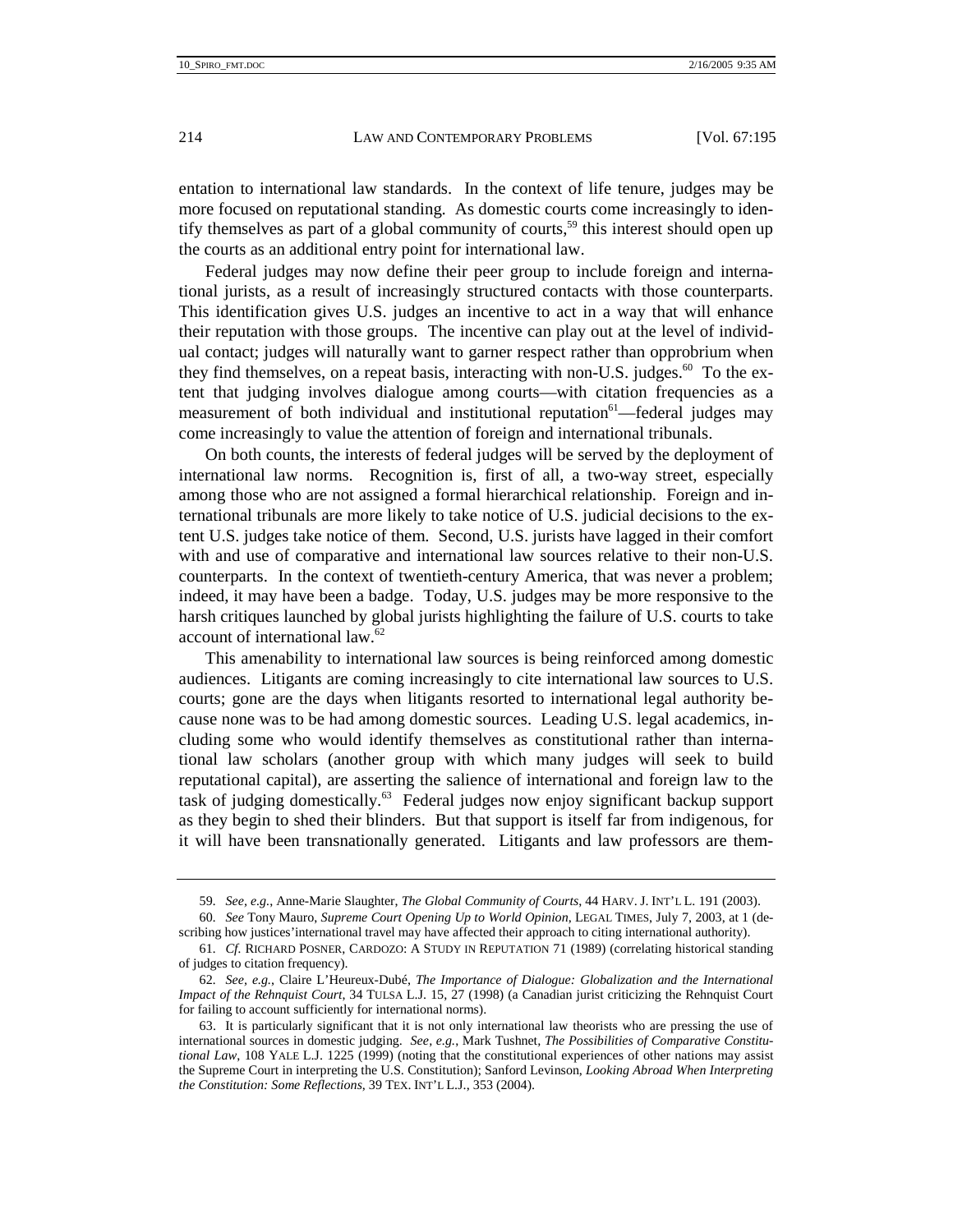selves increasingly situated in transnational spaces and being buffeted by transnational forces.

Long emerging, these influences are showing results in U.S. judicial decisionmaking. Opinions in two important recent Supreme Court decisions have adverted to international norms. The majority in *Atkins v. Virginia* noted the near-global consensus against executing the mentally retarded.64 In *Lawrence v. Texas*, the Court highlighted decisions of the European Court of Human Rights and other nations on the way to striking down a state measure criminalizing homosexual sodomy.<sup>65</sup> One might expect to see a growing number of cases in which majority opinions from the Court cite international law sources as support. Such deployment of international and foreign law may continue to draw ferocious dissents<sup>66</sup> and scattered other opposition.<sup>67</sup> The possibility of provoking anti-internationalist elements in Congress, which would have some capacity to fight the practice, will likely find the Court treading lightly for now. But the trend toward the judicial incorporation of international norms is unlikely to be reversed.

As the state is disaggregated and made permeable to discrete international activity, these actors beyond the foreign policy organs of the central government will render the United States vulnerable to the imposition of international norms. As permeability broadens, actors whose interests will be served through international norms will be afforded multiple strategic opportunities denied them in the era of highly channeled state-to-state relations. The United States is no longer a monolith for purposes of international law and relations; it is now, rather, an arena in which global forces can play at the game of transnational politics and rational institutional action.

That is not to say that traditional, aggregated models of state action all reject the possibility of more complete U.S. participation in international regimes. Longestablished models of international relations working from standard statist geopolitical premises and focusing on the White House and traditional foreign policy agencies, including State, Defense, and Treasury, still apply on a non-exclusive basis, and in an increasing number of contexts implicate international law. To the extent that other states press an international law agenda on the United States, the traditional foreign policy apparatus may have cause to accept international legal regimes that it would otherwise reject. Assuming rational decisionmaking, it all depends on what is on the table; if the cost of the action threatened by the other state outweighs the benefit of

 <sup>64. 536</sup> U.S. 304, 316 n.21 (2002) (bolstering a finding of national consensus on the issue by noting that "within the world community, the imposition of the death penalty for crimes committed by mentally retarded offenders is overwhelmingly disapproved").

 <sup>65. 539</sup> U.S. 558, 576 (2003).

<sup>66</sup>*. See Lawrence*, 539 U.S. . at 598, (2003) (Scalia, J. dissenting) ("This Court . . . should not impose foreign moods, fads, or fashions on Americans."); *Atkins*, 536 U.S. at 325 (Rehnquist, C.J., dissenting) ("[T]he viewpoints of other countries simply are not relevant"); *id.* at 346 (Scalia, J., dissenting) ("Equally irrelevant are the practices of the 'world community,' whose notions of justice are (thankfully) not always those of our people."); *see also* Antonin Scalia, *Commentary*, 40 ST. LOUIS L.J. 1119 (1996).

<sup>67</sup>*. See, e.g.*, *Courting Foreign Ideas, Justices Set a Troubling Precedent in Considering Other Nations' Rulings*, OMAHA WORLD HERALD, July 11, 2003, at 8B (editorial); *see also* H.R. Res. 568, 108th Cong. (2004) (expressing sense of House of Representatives that judicial determinations regarding the meaning of the laws of the United States should not be based on judgments of foreign institutions).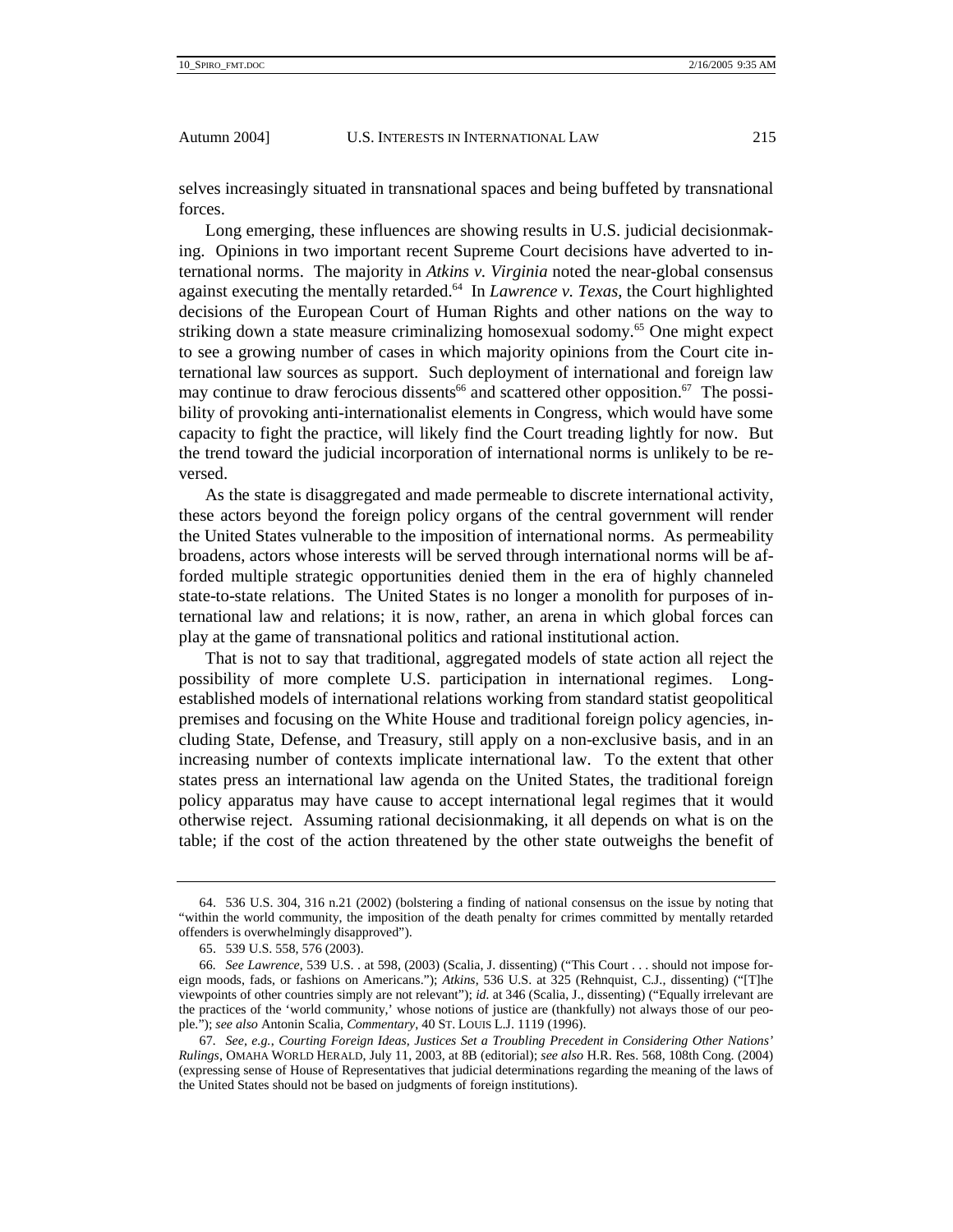nonparticipation in the regime, then one would expect a change in the U.S. posture toward the regime.

Such discipline has been difficult to apply because the United States looms so powerful and because other states have been unwilling to expend significant resources to back international law when it does not promise direct payoffs. But some examples may appear over the horizon. In the post-9/11 context, for example, European states have been turning up the heat on the Guantanamo detentions in such a way as to secure action consistent with their view of applicable human rights standards. Left to its own devices, the United States would likely continue the detentions indefinitely (or at least so long as the terrorist threat persisted), affording the detainees no process of any kind. The detentions have generated growing opposition among other states. European states may threaten to withhold important cooperation along other fronts in the war on terrorism if the detentions persist without process. That could tip the balance in favor of proceedings (military or otherwise).<sup>68</sup> Insofar as compliance here would require proceedings rather than release, the cost of compliance will be relatively low. It is possible that a similar equation will emerge with respect to the use of military commissions in place of ordinary criminal proceedings. Given that this, too, involves a matter of process rather than result, it is possible that foreign-state pressure could be consequential, and that only minimal use will be made of the military commission option.

#### VI

#### IMPLICATIONS FOR CONSTITUTIONAL LAW

Interest-based explanations for a trajectory toward more complete participation by the United States in international regimes apply in the realm of constitutional as well as ordinary law. I assume, as do others, the constitutional consequence of actors beyond the federal courts. If all states of the Union barred the execution of juvenile offenders, that would be of constitutional significance even if the Supreme Court had not so dictated.69 If the Drug Enforcement Agency accedes to the demands of other states that it comport with procedural mandates of the International Covenant on Civil and Political Rights when undertaking enforcement actions on their territory, that may effectively override the Supreme Court's ruling that the Fourth Amendment does not apply to non-citizens located outside the United States.<sup>70</sup> If Congress deems a treaty regime consistent with the Constitution, that may be the last word on the subject; even if it is not, the institutional position will weigh heavily with any court considering the question. As is now being recognized in the historical domestic context, the positions

 <sup>68.</sup> For an elaboration, see Peter J. Spiro, *Realizing Constitutional and International Norms in the Wake of September 11, in* THE CONSTITUTION IN WARTIME (Mark Tushnet ed., forthcoming 2004).

 <sup>69.</sup> The Court itself would find such a state practice salient to the definition of federal constitutional standards insofar as it reflected a national consensus. Even those justices who resist the use of international sources would thus have no choice but to recognize them.

 <sup>70.</sup> United States v. Verdugo-Urquidez, 494 U.S. 259, 275 (1990) (finding Fourth Amendment not applicable to search of non-citizen's residence outside the United States).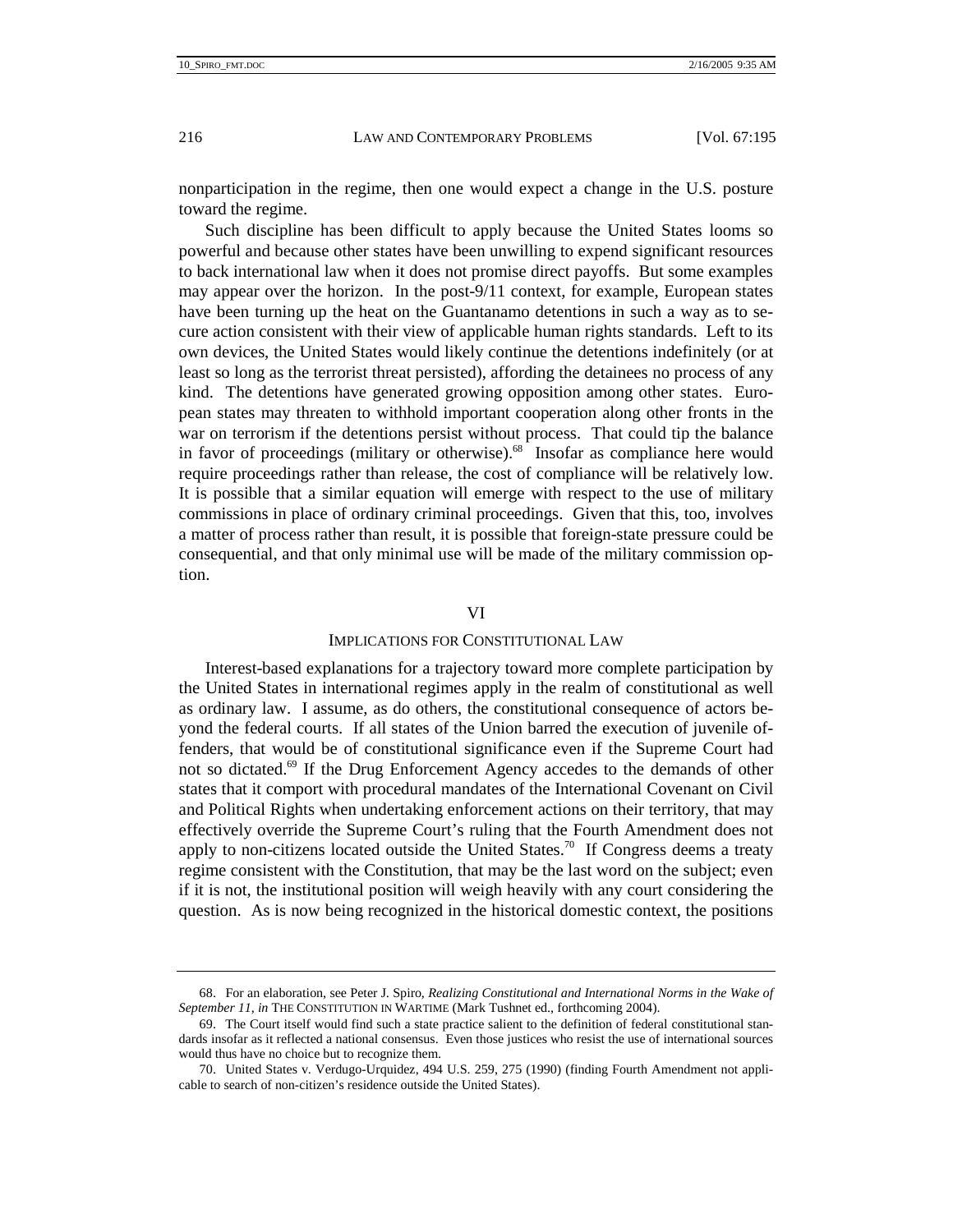of private actors such as social movements may figure as constitutionally consequential $^{71}$ 

Through these non-judicial channels, then, the Constitution is likely to be increasingly entangled in the tentacles of international norms. As a formal matter, of course, the Constitution will remain supreme. However deeply the courts drink from international waters, for example, it will ostensibly be for interpretative purposes only: it would be constitutional nonsense, at least in the face of persistent constitutional nationalism, to deem international norms constitutionally constraining.<sup>72</sup> But the formal subordination of international sources may mask their growing constitutional consequence. Even though many cases will involve choices between domestically and internationally established norms, few cases will present an inescapable conflict between them. International norms can thus be adopted under cover of constitutional supremacy. To the extent that institutional interests point to acceptance of norms as determined at the international level, institutions will orient themselves accordingly. This trend will be most obviously detected at the Supreme Court, but is also likely to ramify through the full spectrum of disaggregated governmental entities.

That is emphatically not to say that all constitutional law will be made at the international level. These trends remain in their embryonic stages, dating roughly to the end of the Cold War and the advent of globalization. International law itself remains in a state of institutional ferment; the interpretative function of many institutions remains in flux. Substantive law also remains highly unstable. These observations hold true even in the area of international human rights, of greatest salience to domestic constitutional law. The so-called treaty committees, for instance, may emerge as definitive interpreters of the human rights conventions, especially as an increasing number of states-party accept their jurisdiction over cases initiated by individuals; in the meantime, however, their status remains contested.<sup>73</sup> The substantive coverage of the human rights agreements is both broad and deep, but refinement through application remains thin. The scope of customary norms (that is, those established outside of treaty relationships), especially those qualifying as *jus cogens* (customary norms from which states may not opt out), is also in flux. In the short term, there will be few cases in which domestic constitutional decisionmakers are visibly constrained by international constitutional standards.

Even in the long term, there will be considerable room for the exercise of constitutional autonomy. As in the U.S. federal system, rights can in some cases be adjusted

<sup>71</sup>*. See, e.g.*, William N. Eskridge, Jr*., Channeling: Identity-Based Social Movements and Public Law*, 150 U. PA. L. REV. 419, 419 (2001) ("The modern meaning of the Equal Protection Clause owes much more to the power and norms of the civil rights and women's liberation movements than to the original intent of the 14th Amendment framers.").

 <sup>72.</sup> As those pressing the use of international sources are themselves careful to note. *See, e.g.*, Knight v. Florida, 528 U.S. 990, 995 (1999) (Breyer, J., dissenting from denial of certiorari) ("Obviously this foreign authority does not bind us. After all, we are interpreting a 'Constitution for the United States of America.'").

<sup>73</sup>*. Compare* Laurence R. Helfer & Anne-Marie Slaughter, *Toward a Theory of Effective Supranational Adjudication*, 107 YALE L.J. 273, 337-67 (1997) (describing increasing efficacy of the Human Rights Committee charged with interpreting the International Covenant on Civil and Political Rights) *with* Curtis A. Bradley & Jack L. Goldsmith, *Treaties, Human Rights, and Conditional Consent*, 149 U. PENN. L. REV. 399, 463-64 (2000) (questioning Committee's authority).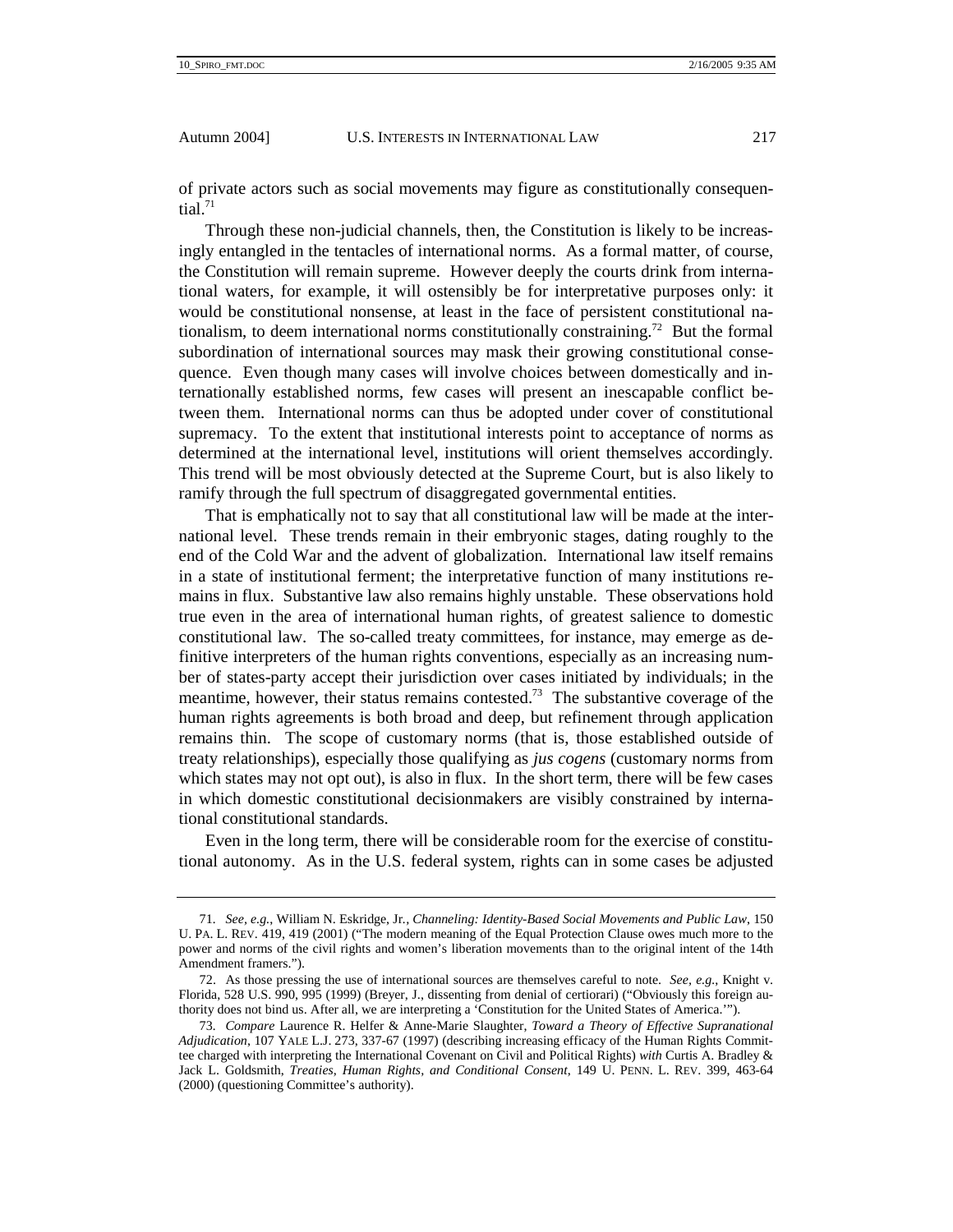to local conditions. In the terms of international law, these possibilities are reflected in the doctrines of subsidiarity and the margin of appreciation. An appropriate candidate for such treatment vis-à-vis the United States, for example, might emerge in the First Amendment context. This will create further space for maintaining formal constitutional supremacy, even for reconciling American exceptionalism with hardening human rights norms.<sup>74</sup> And when domestic constitutional norms are changed to conform with international ones, the move will invariably be overdetermined, attributable to domestic forces as well as transnational ones. That may further obscure the infiltration of international law.

Below the surface, however, U.S. constitutional decisionmaking may nonetheless be increasingly constrained by internationally determined standards. Some international norms will harden, supported by something approaching an international consensus, cases in which it will be difficult to argue the law, as it were. Some will not be amenable to local variation. Finally, in some cases the impact of international norms will be difficult to disguise. The death penalty context may prove such a case on all three points. The trajectory towards abolitionism is clear; it is one that, once established, will allow for no derogation; and when the United States falls into line (to the extent federal compliance means anything, in the wake of conformed conduct at the state level), the impact of the international standards will almost surely be identifiable. At the macro level, the level of U.S. participation in international institutions and conformity with international standards will likely rise, the bluster of the present Administration notwithstanding. If so, that will further demonstrate the value of the model proposed here for thinking about the interplay of U.S. and international law.

#### VII

#### **CONCLUSION**

Existing models of international law and international relations are ill-equipped to project the more complete assimilation of the United States into international norm regimes. On the one hand, norm-driven theories fail to explain how international actors will overcome entrenched U.S. resistance to international lawmaking. The United States does not require the approbation of other states by way of maintaining a sense of national legitimacy. On the other hand, rationalist theories systematically underestimate the incentives that the United States may have for buying into international regimes. By segregating interests and actors along national lines, these models miss transnational accelerents of international norms. The interests of the full spectrum of U.S. actors—disaggregated governmental and private entities—are increasingly determined in transnational political spaces. Transnationality affords non-domestic actors enhanced leverage in pressing U.S. participation in international regimes. By this model the United States could be more fully drawn into international law as a matter of rational institutional action.

Constitutional law will not be immune to these developments. Judges and other constitutional actors will face incentives to incorporate international norms in their